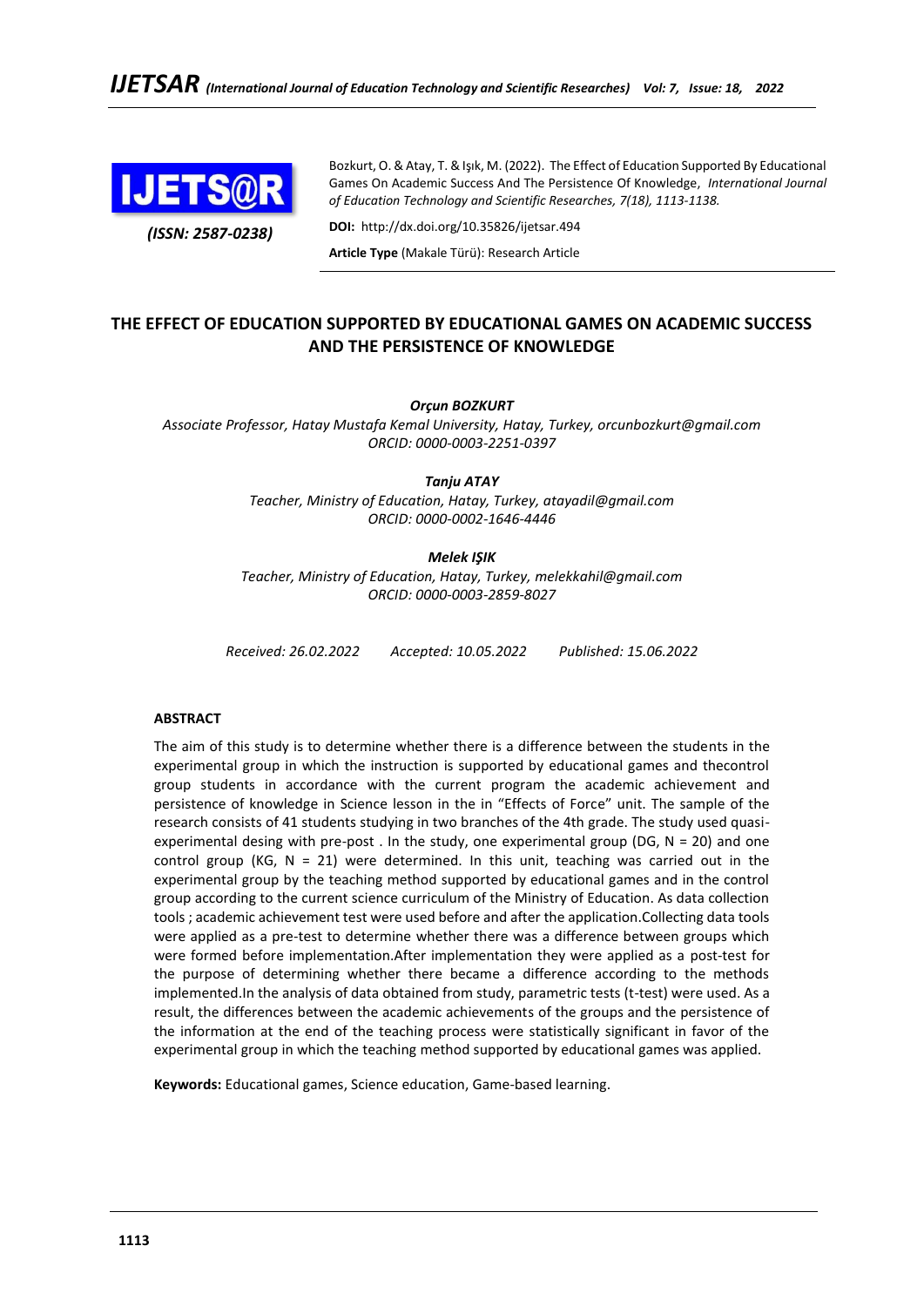#### **INTRODUCTION**

Today's rapid development in every field has made it necessary for individuals to equip themselves with the skills necessary to improve themselves and adapt to this change. Within this framework, as in the past centuries, in order to reach the goals determined individually and socially, it has become very important to gain the ways and methods that enable them to reach the information they need, rather than conveying information to individuals (Hizmetçi, 2007). The Programme for International Student Assessment (PISA), implemented by the Organization for Economic Cooperation and Development (OECD), is a survey conducted every three years to measure and evaluate this new feature of education. Seventy-two countries, 35 of which are OECD members, participated in the PISA 2015 implementation. Turkey was ranked 49 in mathematics, 50 in reading, and 52 in science among 72 countries (MEB, 2015).

In order to overcome this failure in the science course, it is thought to be beneficial to choose educational games that provide a fun learning environment that actively engages students in the learning process (Çavuş et al., 2011). Since games are known to provide students with the opportunity to learn by doing, to enable students to participate actively in the process, to provide interesting stimuli, and to make them find the correct answer with feedback, a game-supported learning method may be preferred in the learning process (Bayırtepe & Tüzün, 2007).

Educational games are also an effective method for achieving the learning outcomes of the science course, making the already boring lesson boring fun during the teaching process and enabling the students to learn while having fun, and the recreational activities have a positive effect on students' learning and teaching process (Milner et al., 2011). Teaching with educational games makes the teaching process more interesting in achieving science lesson outcomes and facilitates the teaching of the facts (Kaptan & Korkmaz, 2001). Educational games are an effective method in teaching subjects to primary school students (Çangır, 2008). The use of teaching methods supported by educational games is expected to be beneficial in increasing the success in science.

Tokgöz (2017) stated that the students could develop a negative attitude towards the science course because the information learned by the students could not be implemented to daily life. In that vein, Saracaloğlu and Karademir (2009) suggested game-supported to draw students' attention to science learning and stated that game-supported learning method had a positive effect on students' academic achievement and attitudes towards science course. It is thought that elementary school children love to play and that the games will be of interest.

Educational games, which are fun activities and provide children's spiritual satisfaction, contribute to their physical and moral development and make them gain good behaviors and habits. Children have enthusiasm and joy through educational play. Educational game is everything to a child learning about living, the world and the environment (Gülhan, 2012).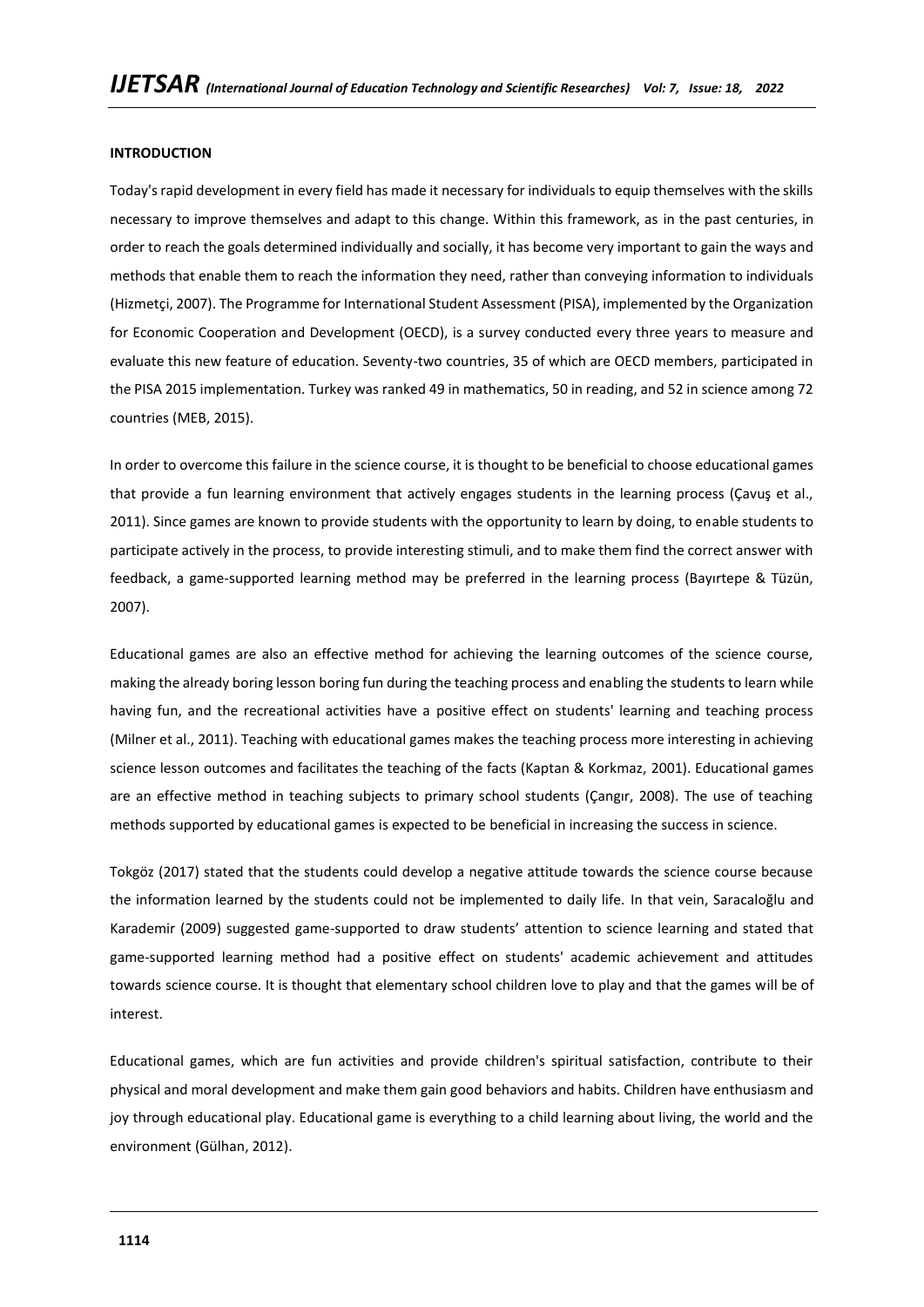Educational games are important for students' affective, mental, psychomotor, and psycho-social development (Özer, Gürkan & Ramazanoğlu, 2006). It also provides students with the skills of questioning, problem solving, judgment, analysis, synthesis, and critical thinking (Çoban & Nacar, 2006). In this direction, educational games prepare appropriate environments for individuals to gain mental skills such as being able to group, form hypotheses, solve problems, analyze and synthesize (Çamlıyer & Çamlıyer, 1997).

Educational games reinforce the learned knowledge and make them repeated it enjoyably. With this technique, it can be ensured that students who are shy or bored from the course participate in the learning effectively. However, games should be aimed at a goal as well as having fun, and the relationship with learning should be established and games should be prepared and planned in advance (Demirel, 2002).

Science education is a process that requires active participation of students (Şaşmaz-Ören & Erduran-Avcı, 2004). Therefore, educational games can also be utilized to encourage students to actively participate in science education and training.

In the light of the above, the aim of this study is to investigate whether there is a difference between the experimental group students supported by educational games and the control group students taught in accordance with the current program in terms of academic achievement and persistency of knowledge.

### **METHOD**

#### **Research Design**

In the research, quasi-experimental design was used. This design was used since random assignment was not possible (Buyukozturk et all., 2016). In the study, "pre-test-post-test unequalized control group design was utilized (Karasar, 2013).

In the study, one of the 4th grade primary school two branches was determined as the experimental group and the other as the control group. The achievement test (KEBT) prepared by the researcher was applied to the groups as a pre-test. After the application, this test was applied again to the students in the experimental group and control group as a post-test. In order to measure the persistence of the knowledge, the achievement test was applied again as a permanence test 4 weeks after the post-test.

### **Sample of the Research**

The data in this study were collected in October 2018. The sample of the study consisted of 41 students studying at two classes in 4th grade at Boynuyogun Primary School in Altınozu, Hatay. A random class of these branches was selected as the experimental group (*n* = 20) to be supported by educational games and the other class was selected as the control group (n=21) to be taught according to the activities in the current curriculum.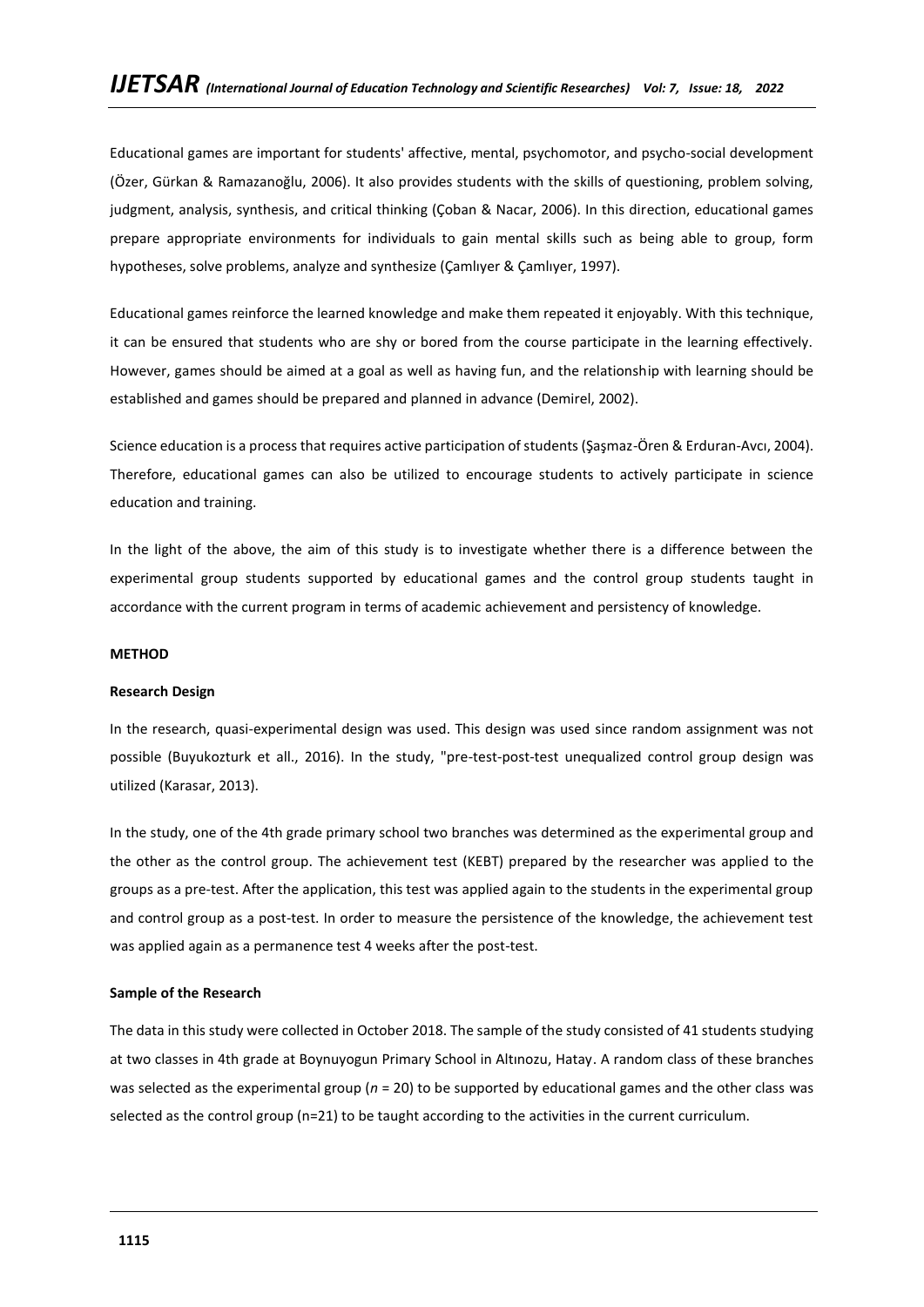# **Data collection Tools**

### *The Effects of Force Unit Achievement Test (EFAT)*

The learning outcomes to be measured with this achievement test are taken from the Science Curriculum. In order to measure the four learning outcomes in "the Effects of Force" unit in the Science Curriculum, 28 4-choice multiple choice questions were prepared.

In line with the opinions of 2 science teachers, 2 classroom teachers and 2 faculty members who are experts in their field, arrangements have been made regarding the amendment of similar items, elimination of spelling mistakes and strengthening of distractors. The achievement test was applied to a total of 237 students attending 5th grade of a primary school in Antakya, Hatay for pilot study. Pilot scheme was carried out with 5th grade students who were presumed to know the Effects of Force unit from the previous academic year.

Using the results obtained from the pilot scheme, the item difficulty and discriminative indices calculated for each item and the questions with discriminant index below 30 were excluded from the test and a 25-item achievement test was obtained.

#### *Application Process in the Experimental Group*

In the experimental group where education supported by educational games was carried out, a 12-hour, 4-week lesson plan was prepared by the researcher to realize the learning outcomes in the textbook prepared by the Ministry of National Education. 6 hours out of 12 hours were devoted to teaching and the other 6 hours were devoted to educational games. The 3 educational games ("My Friend is the Force", "The Magnet" and "I have the Answer") prepared by the researcher were applied in 2 course hours each. The materials used in the course were prepared by the researcher. During the course, the students were encouraged to participate as actively as possible.

The researcher wrote two song lyrics named "My Friend's Force" and "Magnet, which included the learning outcomes. Accompanied by the songs prepared, the students were made to act in harmony with the words, and entertaining and enjoyable games were played.

In "I have the Answer" event, 20 cards were prepared. On the cards prepared, there are fill in the blanks questions. The answer is on another card. The cards are dealt to each student in the classroom and the teacher receives a card. After the teacher reads the first question, whoever has the answer says "I have the answer", then, s/he first reads the answer and then the question on the card. A small contest is held after all the cards have been answered. First, two groups of ten people are formed. The competition starts when the teacher reads the first question. Response is expected within 10 seconds. If the student has answered correctly, s/he earns 10 points for his/her group. The student giving the correct answer reads the question on his/her card. As the cards are mixed, the answer to the question the student reads can be found in his/her own group or in the opposite group. The wrong answer gets zero points. The group with the highest score is applauded.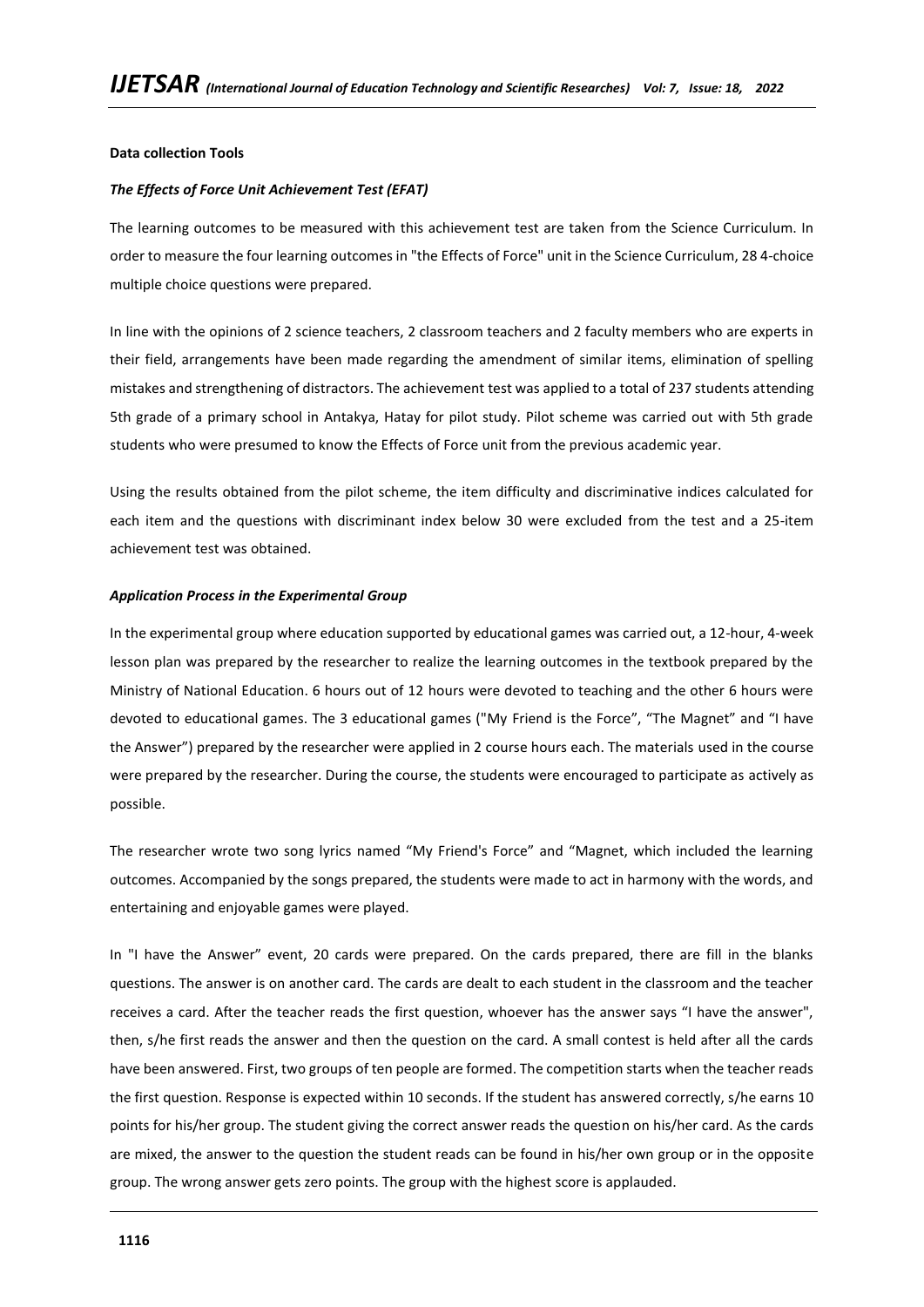# **FINDINGS**

Firstly, Shapiro-Wilk test results were examined in order to determine whether the data shows normal distribution or not, since the sample number is less than 21 in the experimental and control groups (Kalaycı, 2016). The analysis of the test results is shown in Table 1.

|                                     | <b>Statistic</b> | df | р       |
|-------------------------------------|------------------|----|---------|
| <b>Experimental Group pre-EFAT</b>  | .935             | 20 | .191    |
| <b>Control Group pre-EFAT</b>       | .931             | 21 | .146    |
| <b>Experimental Group post-EFAT</b> | .898             | 20 | $.038*$ |
| <b>Control Group post-EFAT</b>      | .957             | 21 | .460    |
| <b>Experimental Group pre-ASSC</b>  | .980             | 20 | .940    |
| <b>Control Group pre-ASSC</b>       | .904             | 21 | $.042*$ |
| <b>Experimental Group post-ASSC</b> | .795             | 20 | $.001*$ |
| <b>Control Group post-ASSC</b>      | .964             | 21 | .609    |
| <b>Experimental Group PT</b>        | .930             | 20 | .120    |
| <b>Control Group PT</b>             | .927             | 21 | .572    |

EFAT: The Effects of Force Achievement Test ASSC: Attitude Scale for Science Course PT: Persistency Test

When Table 1 is examined; It was concluded that the post-EFAT of the Experimental Group, the pre-ASSC of the Control Group, the post-ASSC of the Experimental Group negatively affected the normal distribution (p <0.05), in which case skewness and kurtosis values were examined. Table 2 shows the pre-test and post-test results of skewness and kurtosis coefficients.

| <b>Scale Types</b>    | Group                     | <b>Skewness</b> | <b>Kurtosis</b> |  |
|-----------------------|---------------------------|-----------------|-----------------|--|
|                       | <b>Experimental Group</b> | .146            | $-1.363$        |  |
| <b>EFAT pre-test</b>  | Control Group             | $-.153$         | $-.356$         |  |
|                       | <b>Experimental Group</b> | $-.967$         | .512            |  |
| <b>EFAT post-test</b> | Control Group             | .339            | $-.181$         |  |
|                       | <b>Experimental Group</b> | $-.219$         | .234            |  |
| <b>ASSC pre-test</b>  | Control Group             | $-.346$         | $-1.437$        |  |
|                       | <b>Experimental Group</b> | $-1.548$        | 1.721           |  |
| <b>ASSC post-test</b> | Control Group             | $-.296$         | $-.710$         |  |
| РT                    | <b>Experimental Group</b> | $-.167$         | $-1.176$        |  |
|                       | Control Group             | $-.272$         | $-1.144$        |  |

**Table 2.** Skewness and Kurtosis Coefficients Pretest-Posttest Results

According to Kalaycı (2016), if the skewness and kurtosis values are between +3 and -3, the data are considered to show normal distribution. When the data were examined, it was seen that the values were within the specified range. Therefore, it was decided to use parametric tests.

# **Research Question 1**

For the first sub-problem of the research, "Is there a significant difference between the experimental and control group students in terms of their prior knowledge in the science course before the research?" the independent ttest was performed for pre-EFAT scores and the results are shown in Table 3.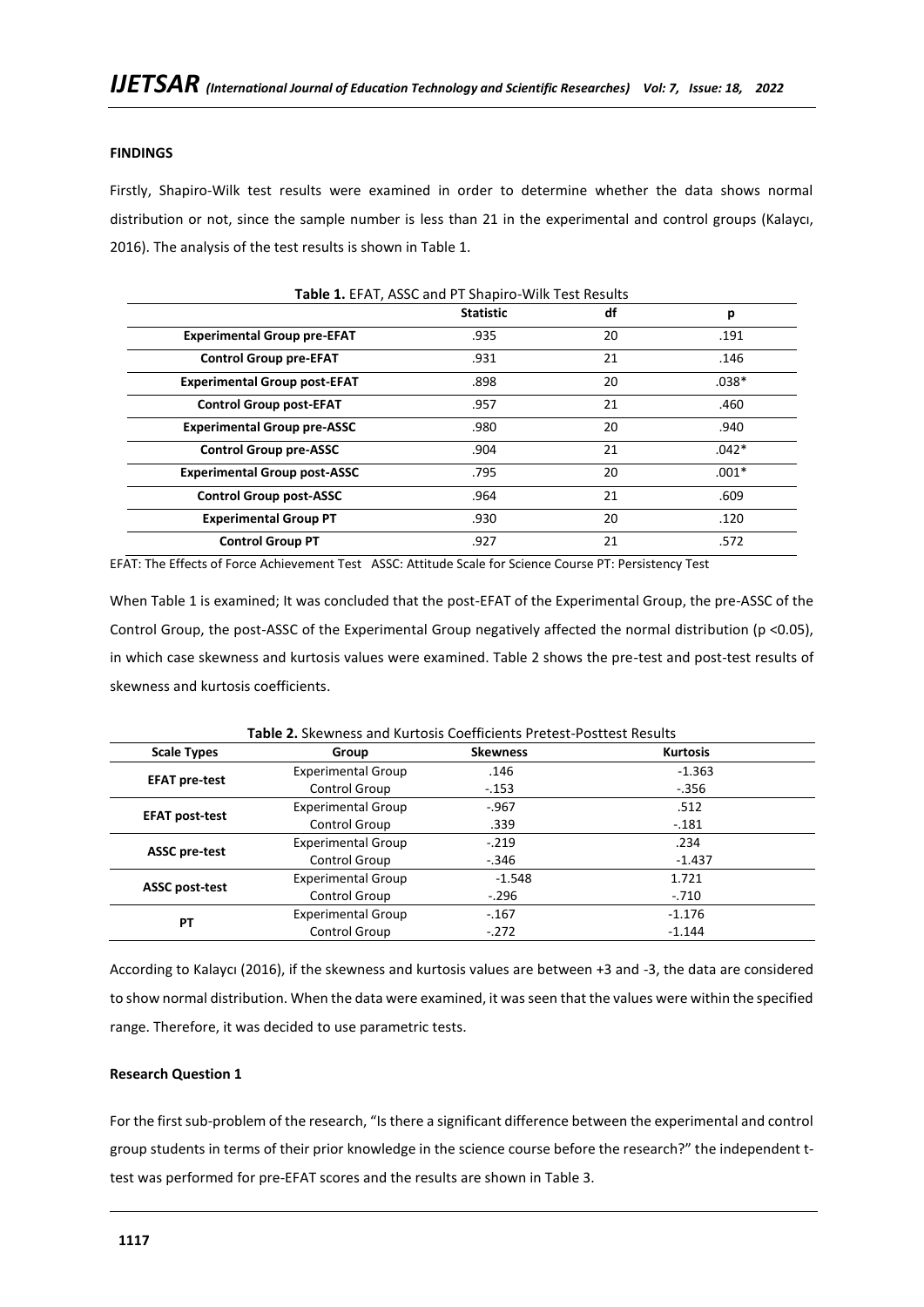| <b>Groups</b>             |    | -     | SS    | sd |      |        |
|---------------------------|----|-------|-------|----|------|--------|
| <b>Experimental Group</b> | 20 | 44.80 | 14.07 |    |      |        |
| <b>Control Group</b>      |    | 42.66 | 12.54 | 38 | د⊥ر. | L L O. |

**Table 3.** Independent t-Test Results of Pre-EFAT Scores

EFAT: The Effects of Force Achievement Test p: .611

As seen in Table 3, there was no significant difference between the pre-test academic achievement scores of experimental group ( $M = 44.8$ ) and control group ( $M = 42.66$ )  $t(38) = .513$ ,  $p = .611$ ,  $d = 0.16$ . According to these findings, it can be said that success of the experimental and control group students on the Effects of Force unit before starting the application were similar.

### **Research Question 2**

For the second sub-problem of the research, "At the end of the research, is there any significant difference in terms of academic achievement between the experimental group students supported by educational games and the control group students in which the teaching according to the current curriculum is conducted in the Science course "Effects of Force" unit?", independent t-test was applied to the post-EFAT scores and the results are shown in Table 4.

**Table 4.** Independent t-Test Results of post-EFAT Scores

| <b>Groups</b>             |    | _<br> | SS    | sd |       |      |
|---------------------------|----|-------|-------|----|-------|------|
| <b>Experimental Group</b> | 20 | 76.20 | 18.78 | 39 | 2.933 | .006 |
| <b>Control Group</b>      |    | 59.80 | 16.99 |    |       |      |

EFAT: The Effects of Force Achievement Test p: .006

According to Table 4, the average post-test academic achievement score of the experimental group supported by educational games was 76.20, whereas the average post-test academic achievement score of the control group in which the teaching in line with the current curriculum is carried out was 59,80. There was a significant difference between the experimental group (*M*=76.20) and the control group (*M*=59.80) *t*(39) = 2.933, p = 0.006 in terms of post-test academic achievement scores in favor of the experimental group.

The calculated effect size of the second sub-problem is Cohen's  $d = 0.91$ , which indicates that this difference is above a certain level. Accordingly, it can be said that the teaching technique supported by educational games increases the academic achievement of the students.

# **Research Question 3**

For the third sub-problem of the research, "Is there a significant difference between the scores of the pre-EFAT and the post-EFAT scores of the experimental group students supported by educational games in the "Effects of Force" unit of Science course?" dependent t-test was applied to the pre-EFAT and post-EFAT scores of the experimental group and the results are shown in Table 5.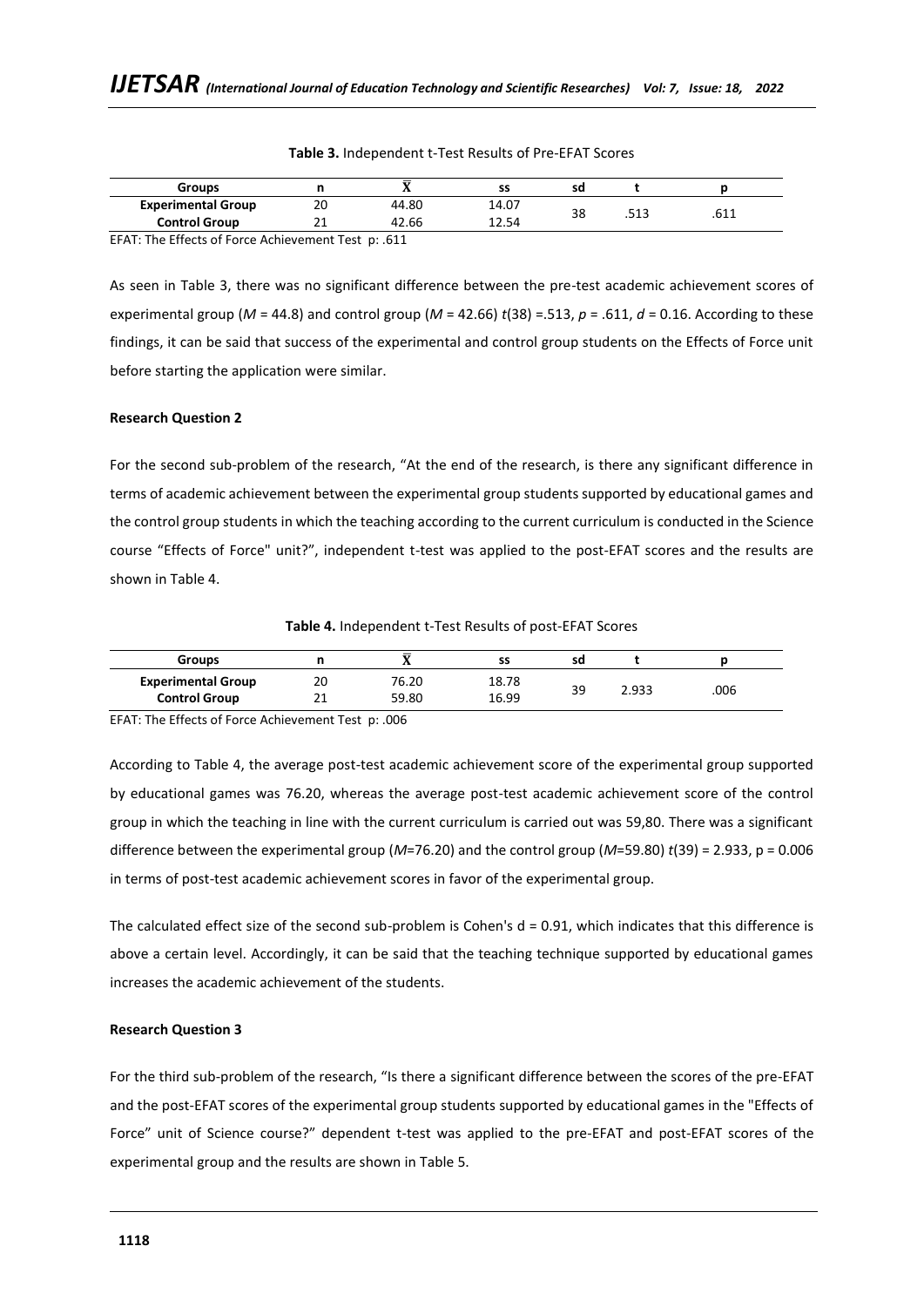| <b>Groups</b>             |    | $\mathbf{A}$ | SS    | sd    |       |      |
|---------------------------|----|--------------|-------|-------|-------|------|
| <b>Experimental Group</b> | 20 | 44.80        | 14.07 |       |       |      |
| <b>Control Group</b>      | 20 | 76.20        | 18.78 | 18.78 | 5.857 | .000 |

**Table 5.** Dependent t-Test Results of Pre-EFAT and Post-EFAT Scores of Experimental Group

EFAT: The Effects of Force Achievement Test p: .000

According to Table 5, the average pre-test academic achievement score of the experimental group supported by educational games is 44,80 and the average post-test academic achievement score is 76,20. There was a significant difference between the pre-test academic achievement scores and post-test academic achievement scores of the experimental group in favor of the post-test,  $t$  (19) = 5,857,  $p = 0,000$  (<.0.05).

The t-test for related samples showed whether there was a significant difference between the two means compared and did not give information about the magnitude of this difference. Therefore, the effect size should be calculated as well as the statistical significance. In t-test for related samples, the effect size can be found by dividing the difference between the means of the measurements by the standard deviation of the difference points array. Effect size: 0-0.2: low; About 0.5: moderate; and 0.8 and above: evaluated as a large effect (Green & Salkind, 2005).

The calculated effect size of the third sub-problem being Cohen's  $d = 1.30$  shows that this difference is large. While the students' level of knowledge about the subject was limited before the unit was explained, there was an increase in the academic achievement of the students at the end of the teaching process supported by educational games. This increase in the success of the experimental group students is expected due to the new learning of the subject.

# **Research Question 4**

For the fourth sub-problem of the research, "Is there a significant difference between the scores obtained from the pre-EFAT and post-EFAT scores of the control group students taught in line with the current curriculum in the "Effects of Force" unit of Science course?" dependent t-test was applied to the control group's pre-EFAT and post-EFAT scores and the results are shown in Table 6.

| <b>Groups</b> |          | ᅲ<br>43. | SS    | sd |       |      |
|---------------|----------|----------|-------|----|-------|------|
| Pre-test      | 21<br>ᅩ  | 42.66    | 12.54 | 20 |       | .000 |
| Post-test     | 21<br>ᅀᅩ | 59.80    | 16.99 |    | 4.734 |      |

**Table 6.** Dependent t-Test Results of Pre-EFAT and Post-EFAT Scores of the Control Group

EFAT: The Effects of Force Achievement Test p: .000

According to Table 8, the average pre-test academic achievement score of the control group where the teaching according to the current program is carried out is 42.66, while the average of post-test academic achievement score is 59.80. There was a significant difference between the pre-test academic achievement scores and posttest academic achievement scores of the control group in favor of the post-test, t (20) = 4,734, p = 0,000 (<.0.05).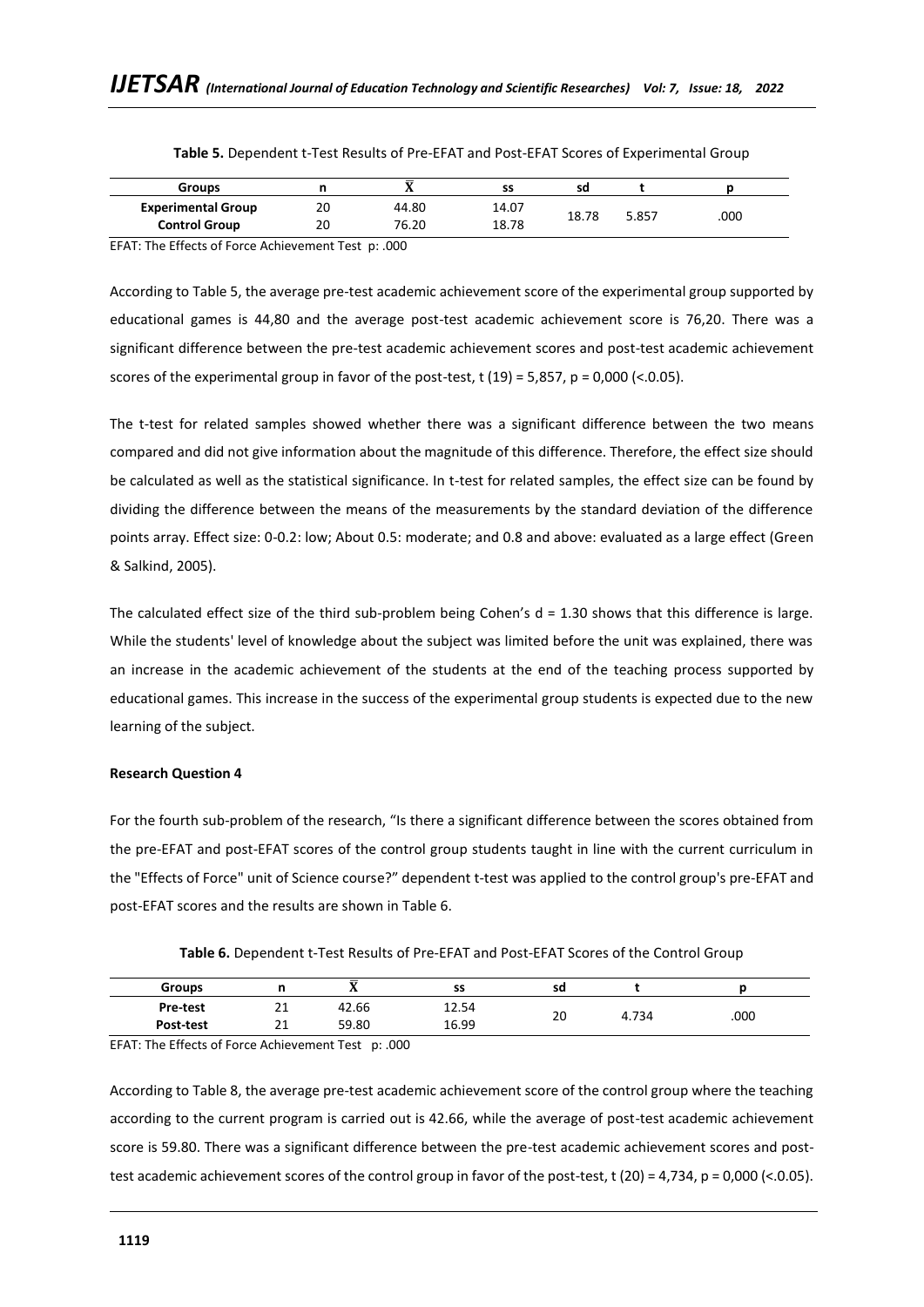The calculated effect size of the fourth sub-problem is Cohen's  $d = 1.03$ , which shows that this difference is above a certain level. The success of the students in the control group increased after the teaching process. The Effects of Force topic is first introduced to students at the 4th grade level. Regardless of which method is used in the teaching process, the students' knowledge level will change positively, and it is predicted that the arithmetic average will increase in the academic achievement tests to be applied at the end of the process.

# **Research Question 5**

For the ninth sub-problem of the research, "At the end of the research, is there any difference between the experimental group students supported by educational games and the control group students in which the teaching in line with the current curriculum is carried out, in terms of persistence of knowledge in the "Effects of Force" unit of Science course.", independent t-test was applied to the Persistence Test scores and the results are shown in Table 7.

|  |  | Table 7. Independent t-Test Results of Persistence Test Scores |
|--|--|----------------------------------------------------------------|
|--|--|----------------------------------------------------------------|

| <b>Groups</b>             |    |       | SS   | sd |       |      |
|---------------------------|----|-------|------|----|-------|------|
| <b>Experimental Group</b> | 20 | 71.80 | 3.47 |    |       |      |
| <b>Control Group</b>      | ᅩᅩ | 52.95 | 4.22 | 39 | 3.428 | .001 |

PT: Persistence Test p: .001

According to Table 7, while the persistence test average score of the experimental group supported by educational games was 71,80, the average score of persistence test of the control group in which the teaching in line with the current curriculum was carried out was 52.95. There was a significant difference between the experimental group and the control group in terms of persistence test scores in favor of the experimental group, t (39) = 3,428 p = 0.001 (<.0.05).

The calculated effect size of the ninth sub-problem is Cohen's  $d = 1.07$ , which indicates that this difference is above a certain level. According to these findings, it can be said that teaching technique supported by educational games is effective on the persistence of knowledge.

# **Research Question 6**

For the tenth sub-problem of the research, Is there a significant difference between the scores obtained from the post-EFAT and Persistence Test of the experimental group students supported by educational games in the "Effects of Force" unit of Science Course?", dependent t-test was applied to the post-EFAT and Persistence Test scores of the experimental group and the results are shown in Table 8.

**Table 8.** Dependent t-Test Results of post-EFAT and Persistence Test Scores of Experimental Group

| <b>Groups</b>                |    |       | SS   | sd |      |      |
|------------------------------|----|-------|------|----|------|------|
| Post-test                    | 20 | 76.20 | 4.20 |    |      |      |
| <b>Persistence test</b>      | 20 | 71.80 | 3.47 | 19 | .887 | .386 |
| PT: Persistence Test p: .386 |    |       |      |    |      |      |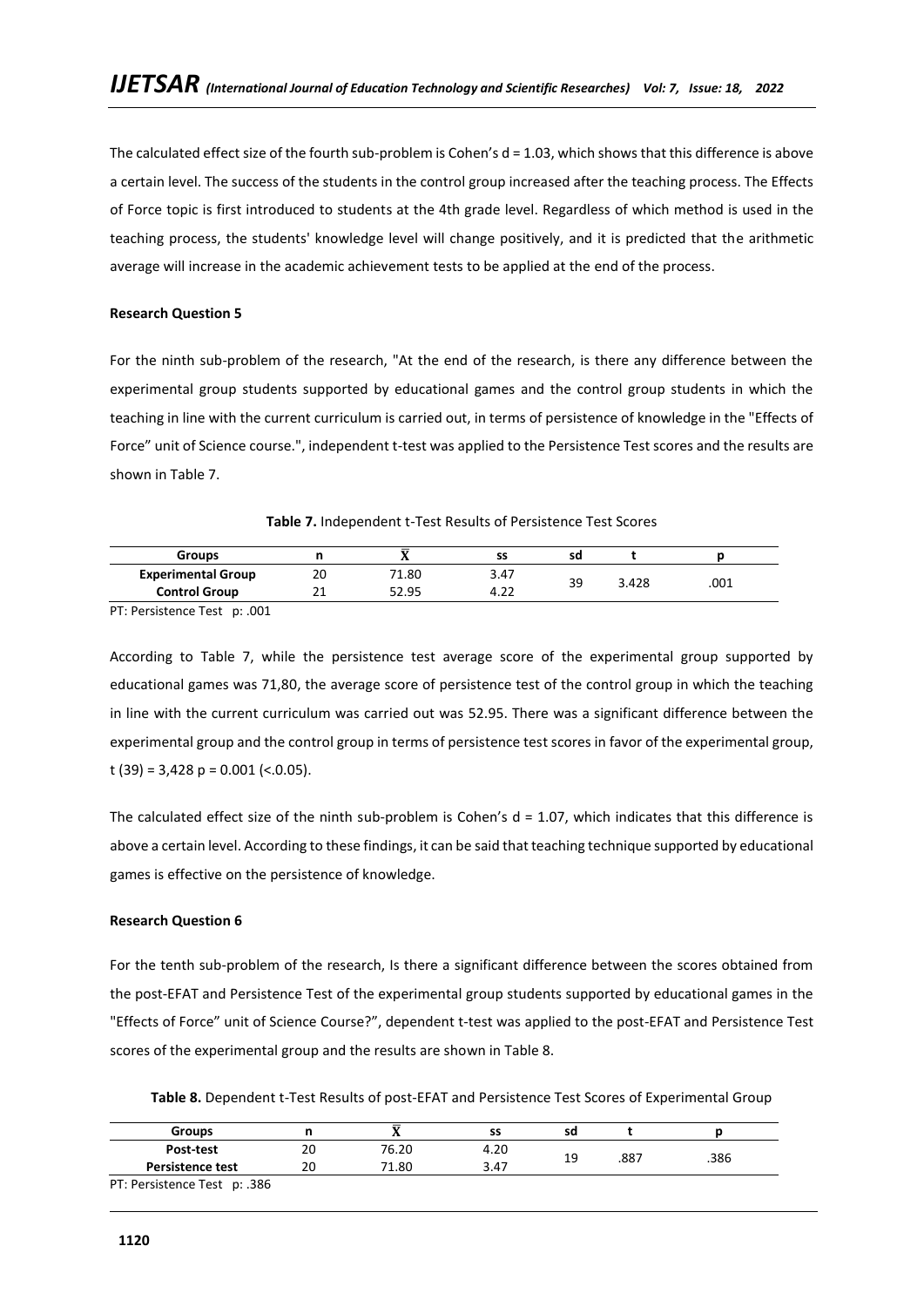According to Table 8, the average post-test academic achievement score of the experimental group supported by educational games was 76.20, while the average persistence test achievement score was 71,80. There was no significant difference between post-test academic achievement scores and persistence test achievement scores of the experimental group, t (19) =  $0.887$  p =  $0.386$  ( $> 0.05$ ).

According to these findings, it can be said that the academic achievement scores and persistence test scores of the students in the experimental group were similar after the application.

### **Research Question 7**

For the eleventh sub-problem of the research, "Is there a significant difference between the scores obtained from the post-EFAT and Persistence Test of the control group students taught in line with the current curriculum in the "Effects of Force" unit of Science Course?", dependent t-test was applied to control group's post-EFAT and Persistence Test scores and the results are shown in Table 9.

**Table 9.** Dependent t-Test Results of post-EFAT and Persistence Test Scores of the Control Group

| <b>Groups</b>           | N          | $\overline{\phantom{a}}$ | cc<br>-33      | sd |       |      |
|-------------------------|------------|--------------------------|----------------|----|-------|------|
| Post-test               | <u>_ _</u> | 59.80                    | 3.70           | o۵ | 1.367 |      |
| <b>Persistence test</b> | <u>_ _</u> | 52.95                    | $\sim$<br>4.LL | zu |       | .187 |

PT: Persistence Test p: .187

According to Table 9, the average post-test academic achievement score of the control group taught according to the current curriculum is 59,80, while the Persistence Test average score is 52.95. There was no significant difference between post-test academic achievement scores and persistence test achievement scores of the control group, t  $(20) = 1.367$  p = 0.187 ( $> 0.05$ ).

The calculated effect size of the eleventh sub-problem is Cohen's  $d = 0.29$ , indicating that the difference is moderate. According to these findings, it can be said that the academic achievement scores and persistence test scores of the students in the control group were similar after the application.

### **CONCLUSION and DISCUSSION**

### **Academic Achievement Test**

When the pre-tests of the experimental and control groups were analyzed, no significant difference was observed in terms of academic achievement levels (p>, 05). According to the results, it can be considered that the academic achievement levels of the experimental and control groups are similar.

In the research, it was determined that the average achievement score of the students in the experimental group supported by educational games was higher than the average score of the control group taught according to the current curriculum. This difference creates a significant difference in favor of the experimental group (p <.05). This can be attributed to the fact that teaching supported by educational games enables primary school students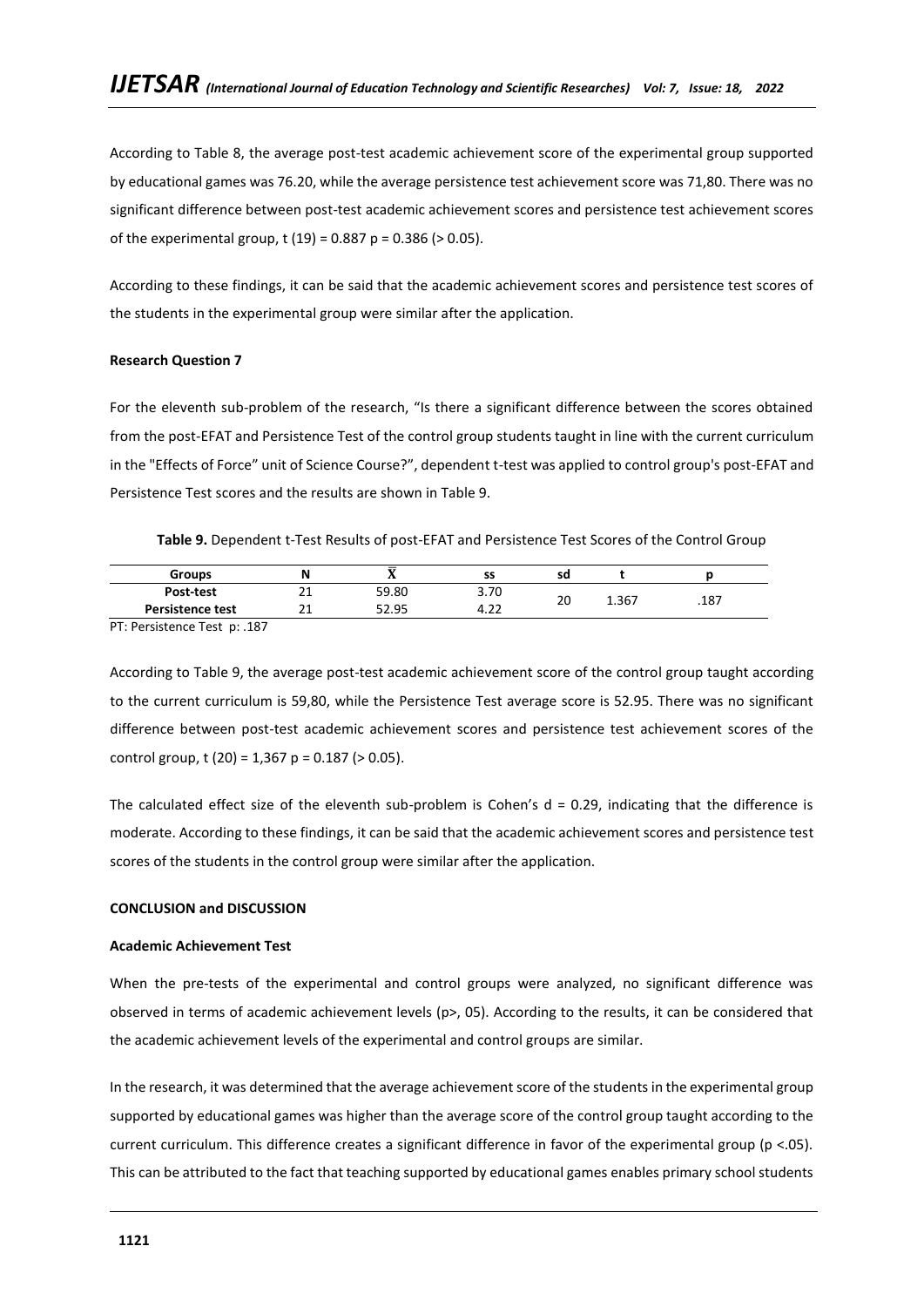to participate actively in the course. The teaching method supported by educational games creates an entertaining learning environment and this is thought to have a positive effect on students' achievement.

These results are in line with the results of Flewelling (2003), Şahin (2015), Yurt (2007), Milner et all. (2011), Holmes (2012), Gazeteci (2014), Kaya and Elgün (2015), Gençer (2016), Gürpınar (2017), Tokgöz (2017) who researched the teaching method supported by educational games. In these studies, it was concluded that educational games prepared differently from each other increased academic achievement. In some studies, one game was used and in others several games were used. In general, active participation of the students was ensured by the games being effective and attention-grabbing.

### **Conclusions and Discussions Related to Persistence Test**

The Persistence Test was performed 4 weeks after the post-test. In the persistence test, a significant difference was found between the experimental group supported by educational games and the control group students in which the current program was applied in favor of the experimental group supported by educational games (p <.05). It can be said that the teaching technique supported by educational games is effective on the persistence of knowledge.

This study is in line with the findings of Bayazıtoğlu (1996), Altunay (2004), Savaş (2014), Çeker (2017) and Alıcı (2016), who researched the teaching method supported by educational games.

#### **RECOMMENDATIONS**

- $\triangleright$  It is striking that there are very few studies conducted with the teaching method supported by educational games in our country. Conducting new studies in this area may be useful for understanding the effectiveness of the educational game teaching method.
- $\triangleright$  This study was applied in the unit "Effects of Force". In other units of the science course, the effectiveness of teaching supported by educational games can be tested.
- $\triangleright$  In this study in a public primary school; The effectiveness of the teaching method with educational games can be investigated by doing it at various grade levels from kindergarten to university.
- $\triangleright$  The effect of the method applied in the research on students' academic achievement, their attitudes towards science and the permanence of knowledge was examined. The effect of teaching with educational games on science motivation, anxiety and scientific process skills can be investigated.
- $\triangleright$  If the effect of the teaching method supported by educational games on the attitudes of the students will be investigated, it may be more effective to determine the units with a longer application period than this study.
- $\triangleright$  An action research can be designed to examine the problems experienced by teachers who use educational games in their teaching processes.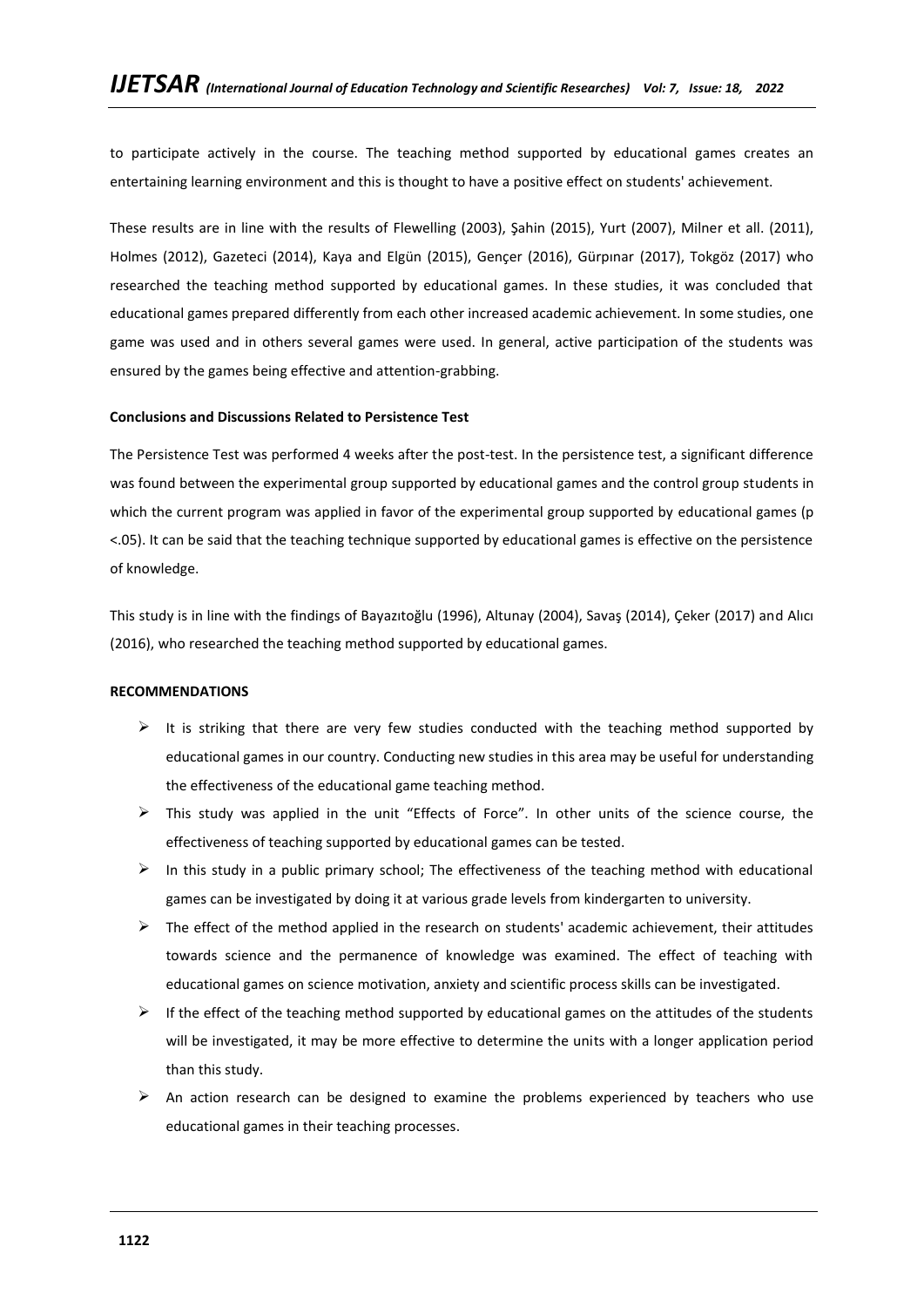### **ETHICAL TEXT**

The data in this study were collected in October 2018.

"In this article, journal writing rules, publication principles, research and publication ethics rules, journal ethics rules have been followed. Responsibility for any violations that may arise regarding the article belongs to the author(s).

**Author(s) Contribution Rate:** Authors have equal contribution to the article.

### **REFERENCES**

- Alıcı, D. (2016). A Research on the effects of educational games in science and technology course on students' academic achievement and knowledge retention. Unpublished Master Thesis. Sütçü İmam University, İnstitute of Science and Technology.
- Altunay, D. (2004). The Effect of mathematics teaching which is supported with games on the students' success and the permanence of the knowledge learned. Unpublished Master Thesis. Gazi University, Institute of Educational Sciences.
- Bayazıtoğlu, E.N. (1996). Pedegogical plays, achievement and permanency at the social sciences course for the second grade primary education. Doctoral Dissertation. Hacettepe University, Graduate School of Social Sciences.
- Bayırtepe, E. & Tüzün, H. (2007). The Effects of game-based learning environments on students' achievement and self-efficacy in a computer course. *Hacettepe Unıversıty The Journal of Educatıon*, 33, 41-54.
- Çamlıyer, H. & Çamlıyer, H. (1997). In The integrity of education children's movement training and game. Emek Publishing.
- Çangır, M. (2008). The Case of implementation of the educational drama method in religion and ethics course in the primary school level (a case study from tuzla). Unpublished Master Thesis. Yeditepe University, Graduate School of Social Sciences.
- Çavuş, R., Kulak, B., Berk, H. & Öztuna Kaplan, A. (2011). Game activities in science and technology teaching and adaptation of games in daily life. İGEDER, Science and Technology Teachers' Summit..
- Çeker, E. (2017). Effect of science course taught by pedagogical songs and games on academic success and permanence of the success. Unpublished Master Thesis. Bayburt University, Graduate School of Social Sciences.
- Çoban, B. & Nacar, E. (2006). Educational games in preschool education . Nobel Publishing.
- Demirel, Ö. (2002). Art of teaching from program to evaluation. Pegem A Publishing.
- Flewelling, G. (2002). Sense Making: changing the game played in the typical mathematics classroom. *Australian Mathematics Teacher*, 58(1), 8-16.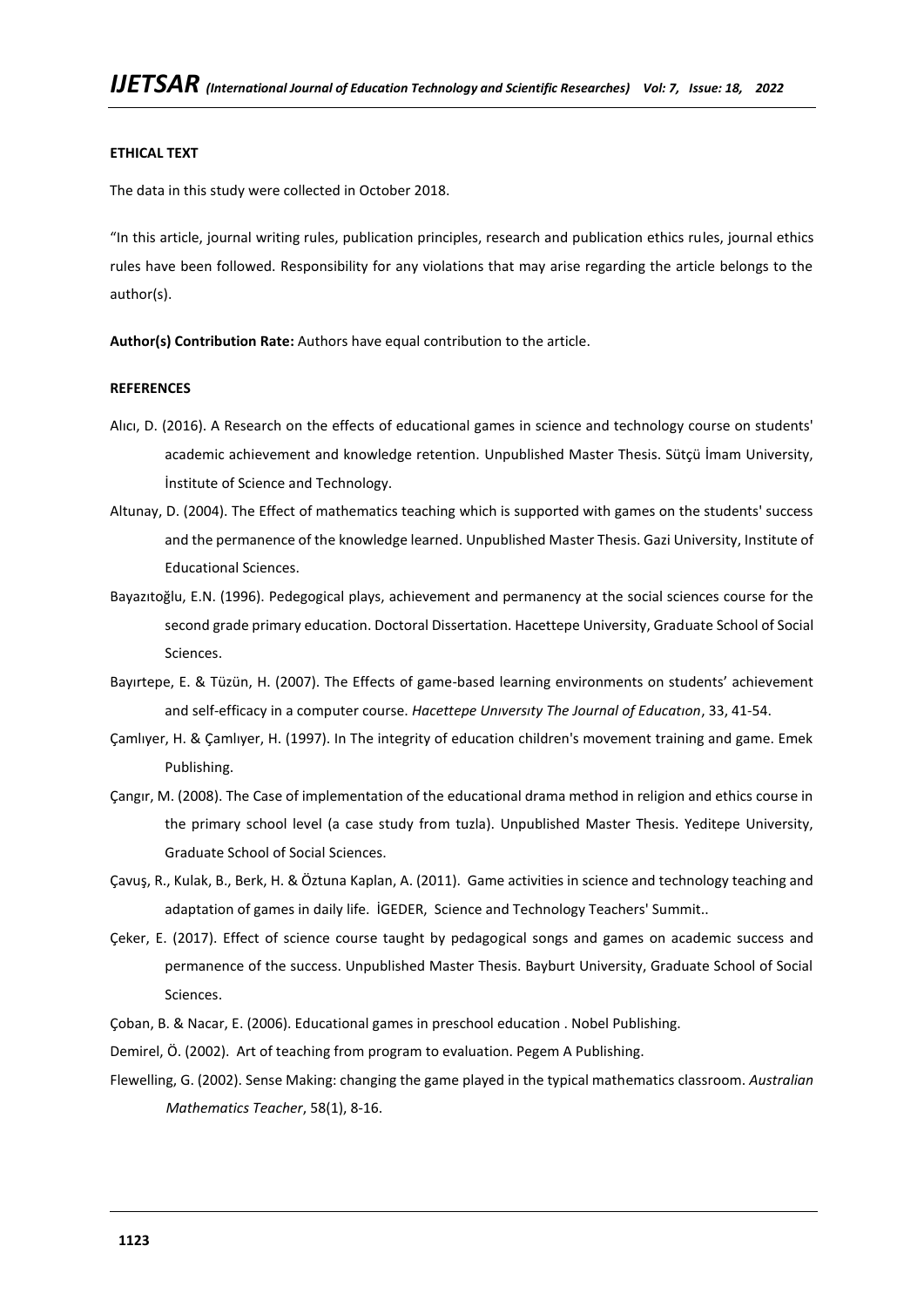- Gazeteci, D. (2014). The Effect of game based learning on students' achievement and critical thinking skills in the primary school 8th grade science and technology lessons. Unpublished Master Thesis, Kocaeli Universiıty, İnstitute of Science and Technology.
- Gençer, S. (2016). The Effect of teaching the  $7<sup>th</sup>$  grade "electricity in our lives" unit prepared with educational games on student success. Unpublished Master's Thesis, Amasya University , Institute of Science and Technology.
- Green, S. B. & Salkind, N. (2005). Using SPSS for windows and macintosh:anayzing and undestanding data. New Jersey: Pearson.
- Gülhan, G. (2012). 10-12 age group social skills levels of primary school students on the effect of educational games. Unpublished Master Thesis. Gazi University, Institute of Educational Sciences.
- Gürpınar, C. (2017). The İmpact of pedagogical play-assisted teaching applications on learning outputs in science teaching. Unpublished Master Thesis. Kırıkkale University, İnstitute of Science and Technology.
- Hizmetçi, S. (2007). An Investıgatıon on the relationship between the styles of homework of 5th grade elementary school students andtheir academic achievement. Unpublished Master Thesis. Çukurova University, Graduate School of Social Sciences.
- Holmes, V. (2012). New digital energy game, the use of games to influence attitudes interests, and student achievement in science, https://eric.ed.gov/?id=ED536550 (03.04.2018).
- Kalaycı, Ş. (2016). SPSS applied multivariate statistical techniques. Asil Publishing.
- Kaptan, F., & Korkmaz, H. (2001). Effective teaching and learning manual in primary education, modül 7. MEB Publications.
- Karasar, N. (2013). Scientific research method. Nobel Publishing.
- Kaya, S. & Elgün, A. (2015). The Influence of instructional games in science teaching on primary students' achievement. *[Kastamonu Education Journal](https://kefdergi.kastamonu.edu.tr/)*, 23, 329– 342.
- MEB. (2015). PISA 2015 National Report.
- Milner, M.L., Chang, I.C., Beier, E.M. & Klisch, Y. (2011). Learning and motivation alimpacts of a multimedia science game. *Computers And Education*, 57, 1425-1433.

<https://doi.org/10.1016/j.compedu.2011.01.016>

- Özer, A., Gürkan, C. & Ramazanoğlu, O. (2006). Effects of play on child development. *Eastern Anatolia Region Studies*. 5(6), 67 -79.
- Şahin, M. (2015). The Effect of gamified game based learning on students' achievements and attitudes towards science. Unpublished Master Thesis. Bahçeşehir University, Institute of Educational Sciences.
- Saracaloğlu, A.S. & Karademir, Ç.A. (2009). The Effect of educational game based science and technology teaching on student achievement. VIII. National Symposium on Classroom Teacher Education. Osmangazi University.
- Şaşmaz- Ören, F. & Erduran-Avcı, D. (2004). The Effect of Educatıonal Game Teachıng on Academıc Achıevement in Scıence Educatıon Course in Subject of "Solar System and Planats". *Ondokuz Mayis University Journal of Education Faculty*, 18, 67–69.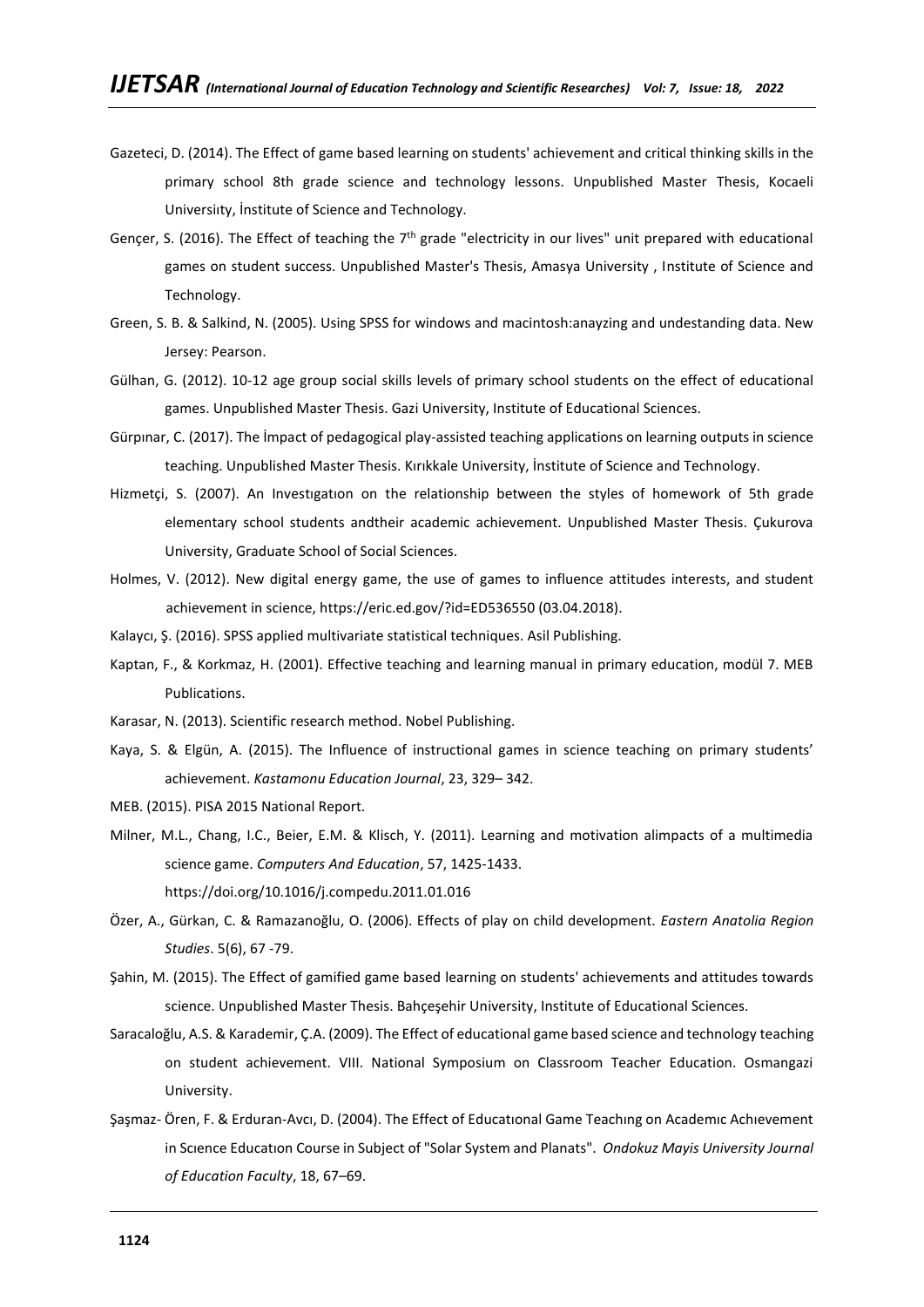- Savaş, E. (2014). The impact on the success and persistance of the teaching method with the games (an experimental study). Unpublished Master Thesis. Onsekiz Mart University, Institute of Educational Sciences.
- Tokgöz, E.C. (2017). Investigation of effectiveness of the game based learning on fifth-grade students' achievement, retention of knowledge and attitude toward science. Unpublished Master Thesis. Gazi University, Institute of Educational Sciences.

Yurt, E. (2007). Teaching science with educational game technique and its place and importance in the new primary education curriculum. Unpublished Master Thesis. Muğla University, Institute of Science and Technology.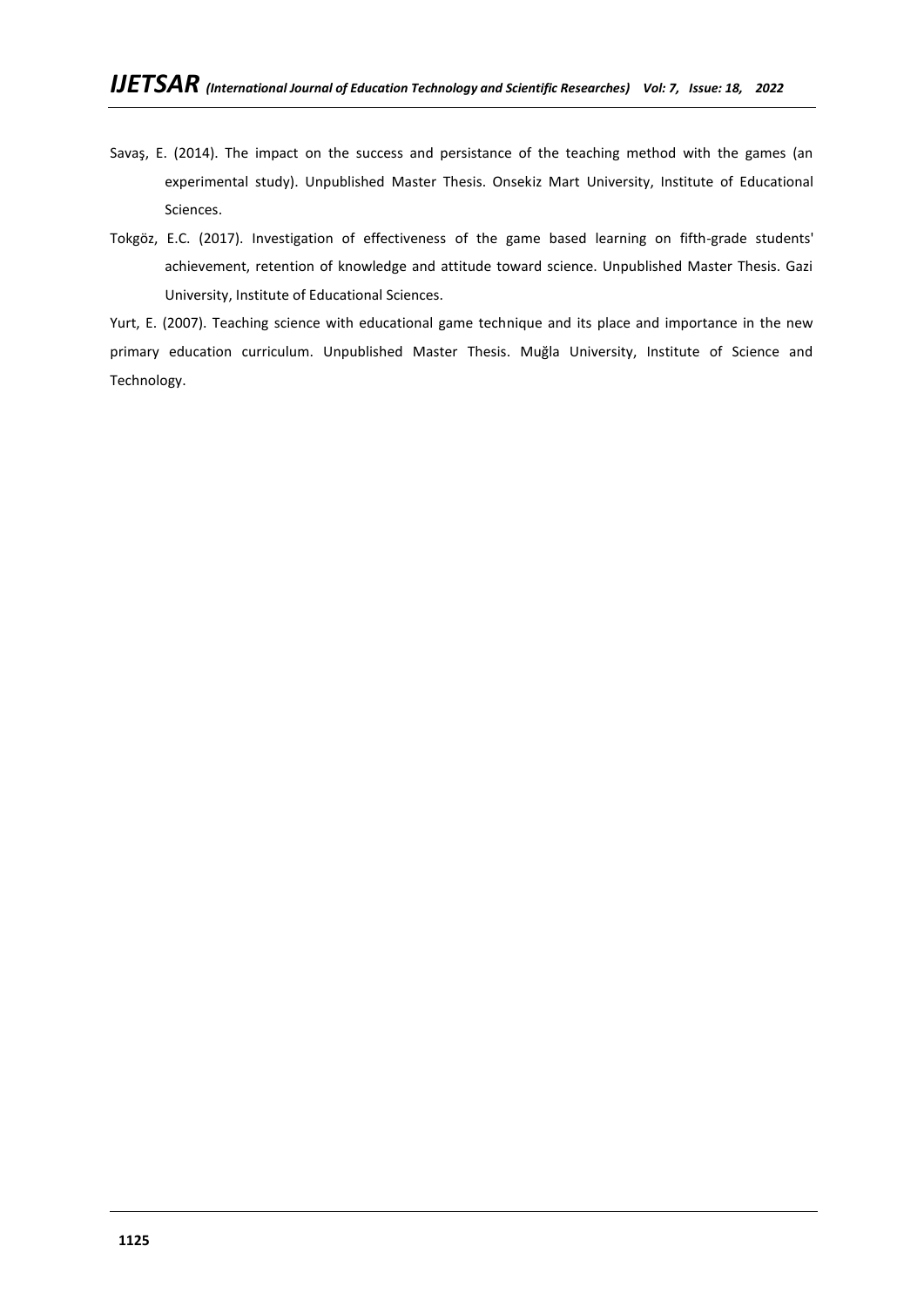# **EĞİTSEL OYUNLARLA DESTEKLENEN ÖĞRETİMİN AKADEMİK BAŞARI VE BİLGİLERİN KALICILIĞINA ETKİSİ**

# **ÖZ**

Bu araştırmanın amacı Fen Bilimleri dersi "Kuvvetin Etkileri" ünitesinde eğitsel oyunlarla desteklenen öğretimin gerçekleştirildiği deney grubu öğrencileri ile mevcut programa uygun öğretimin gerçekleştirildiği kontrol grubu öğrencileri arasında akademik başarı ve bilgilerin kalıcılığı açısından bir fark olup olmadığını belirlemektir. Araştırmanın örneklemini 4. sınıfların iki şubesinde öğrenim gören 41 öğrenci oluşturmaktadır. Araştırma ön test-son test kontrol gruplu yarı deneysel desendedir. Çalışmada bir deney grubu (DG, N=20) ve bir kontrol grubu (KG, N=21) belirlenmiştir. Ünitenin öğretimi deney grubunda eğitsel oyunlarla desteklenen öğretim yöntemiyle, kontrol grubunda ise Milli Eğitim Bakanlığı'nın hâlihazırdaki fen bilimleri öğretim programına göre öğretim gerçekleştirilmiştir. Veri toplama aracı olarak uygulama öncesi ve uygulama sonrasında akademik başarı testi kullanılmıştır. Veri toplama araçları uygulama öncesi oluşturulan gruplar arasında fark olup olmadığını belirlemek amacıyla ön test, uygulama sonrasında ise uygulanan yöntemlere bağlı olarak ortaya bir fark çıkıp çıkmadığını belirlemek amacıyla son test olarak uygulanmıştır. Çalışmadan elde edilen verilerin analizinde parametrik testler (t-testi) kullanılmıştır. Sonuç olarak öğretim süreci sonunda grupların akademik başarıları ve bilgilerin kalıcılığı puanları arasındaki farklılıklar eğitsel oyunlarla desteklenen öğretim yönteminin uygulandığı deney grubu lehine istatistiksel olarak anlamlı çıkmıştır.

**Anahtar kelimeler:** Eğitsel oyun, Fen öğretimi, Oyun temelli öğrenme.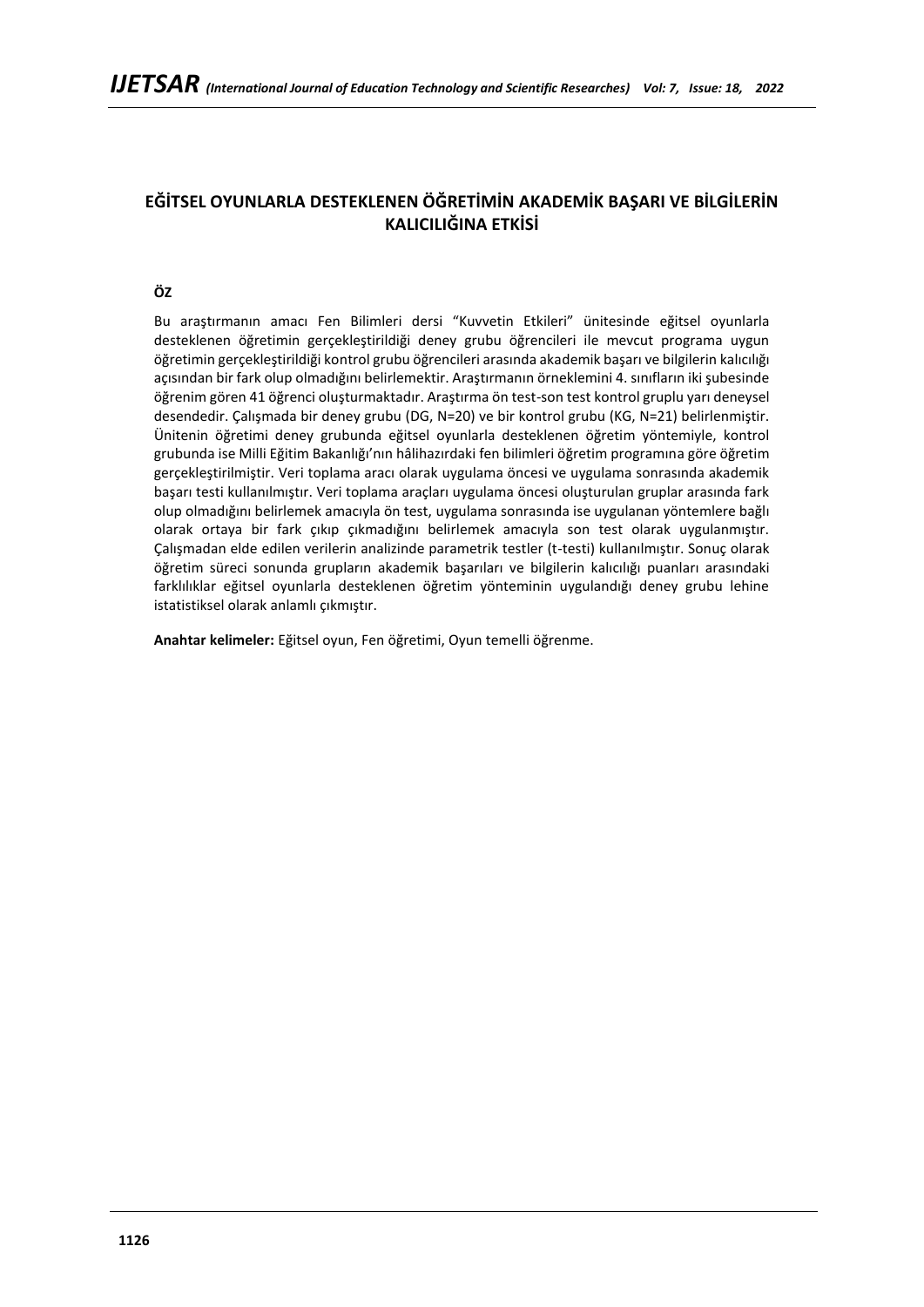# **GİRİŞ**

Hızla ilerleyen ve gelişen dünyada eğitim, bireylere bilgiyi aktarmak yerine bilgiyi hayata aktarmayı öğretme amacı taşımaktadır. Ekonomik İş Birliği ve Kalkınma Teşkilatı (OECD) tarafından uygulanan Uluslararası Öğrenci Değerlendirme Programı (PISA) eğitimin bu yeni özelliğini ölçmek ve değerlendirmek amacıyla 2000 yılından sonra her üç yılda bir sınav yapılarak uygulanan bir araştırmadır (Hizmetçi, 2007). PISA 2015 uygulamasına, 35'i OECD üyesi olmak üzere 72 ülke katılmıştır. Türkiye 72 ülke arasında matematikte 49., okumada 50. ve fen bilimlerinde 52. sırada yer almıştır (MEB, 2015).

Fen bilimleri dersinde bu başarısızlığı aşmak için öğrencileri öğrenme sürecine aktif bir şekilde katan eğlenceli öğrenme ortamı sağlayan öğrenciyi merkeze alan eğitsel oyunların tercih edilmesi yararlı olacağı düşünülmektedir (Çavuş, Kulak, Berk ve Öztuna, 2011). Oyunların, öğrencilere yaparak yaşayarak öğrenme imkânı sunması, öğrencilerin sürece aktif şekilde katılmasını sağlaması, ilgi çekici uyaranlar sunması, geri dönütlerle doğruyu buldurması açısından düşünüldüğünde öğrencilerin öğrenme süreçlerinde oyun destekli öğrenme yöntemi tercih edilebilir (Bayırtepe ve Tüzün, 2007).

Eğitsel oyunlar fen bilimleri dersinin kazanımlarına ulaşılmasına da etkili bir yöntem olup öğretim sürecinde sıkıcı hale gelen dersi eğlenceli hâle getirerek öğrencilerin eğlenerek öğrenmelerine imkân sağlamakta olup eğlenerek yapılan öğretim faaliyetleri öğrencilerin öğrenmelerini ve öğretim sürecini olumlu etkilemektedir (Milner, Chang, Beier ve Klisch, 2011). Eğitsel oyunlarla yapılan öğretim fen bilimleri dersi kazanımlarına ulaşılmasında öğretim sürecini daha ilgi çekici hale getirip olguların öğretilmesini kolaylaştırır (Kaptan ve Korkmaz, 2001). Eğitsel oyunlar ilköğretim öğrencilerine konuların öğretilmesinde etkili bir yöntemdir (Çangır, 2008). Fen bilimlerinde başarının artmasında eğitsel oyunlarla desteklenen öğretim yönteminin kullanılmasının yararlı olması beklenmektedir.

Tokgöz (2017) öğrenciler tarafından öğrenilen bilgilerin günlük hayata aktarılamamasından dolayı öğrencilerin fen bilimleri dersine karşı olumsuz bir tutum geliştirmesine sebep olduğunu belirtmiştir. Saracaloğlu ve Karademir (2009) yaptıkları çalışmada oyun destekli öğrenme yönteminin öğrencilerin akademik başarılarını arttırmada ve fen bilimleri dersine yönelik tutumlarında olumlu bir etkisinin olduğu belirtilmiştir. İlkokul çağındaki çocukların oyun oynamayı sevdikleri ve oyunların ilgilerini çekeceği düşünülmektedir.

Bir etkinlik olarak eğlenceli olan eğitsel oyunlar çocukların gelişimine birçok yönden katkı sağlar. Çocuklar, eğitsel oyunla coşku ve sevinç duygusuna sahip olurlar. Eğitsel oyun, çocuğun yaşamayı, dünyayı ve çevreyi öğrenmesi bakımından her şeyidir (Gülhan, 2012).

Eğitsel oyunlar öğrencilerin, duyuşsal, zihinsel, psikomotor, psiko-sosyal gelişimi açısından önemlidir (Özer, Gürkan ve Ramazanoğlu, 2006). Aynı zamanda öğrencilere sorgulama, problem çözme, yargıya varma, analiz ve sentez yapabilme, kritik edebilme gibi becerileri de kazandırmaktadır (Çoban ve Nacar, 2006). Bu doğrultuda eğitsel oyunlar, bireylere grup olabilme, hipotezler oluşturabilme, problem çözebilme, analiz yapabilme, senteze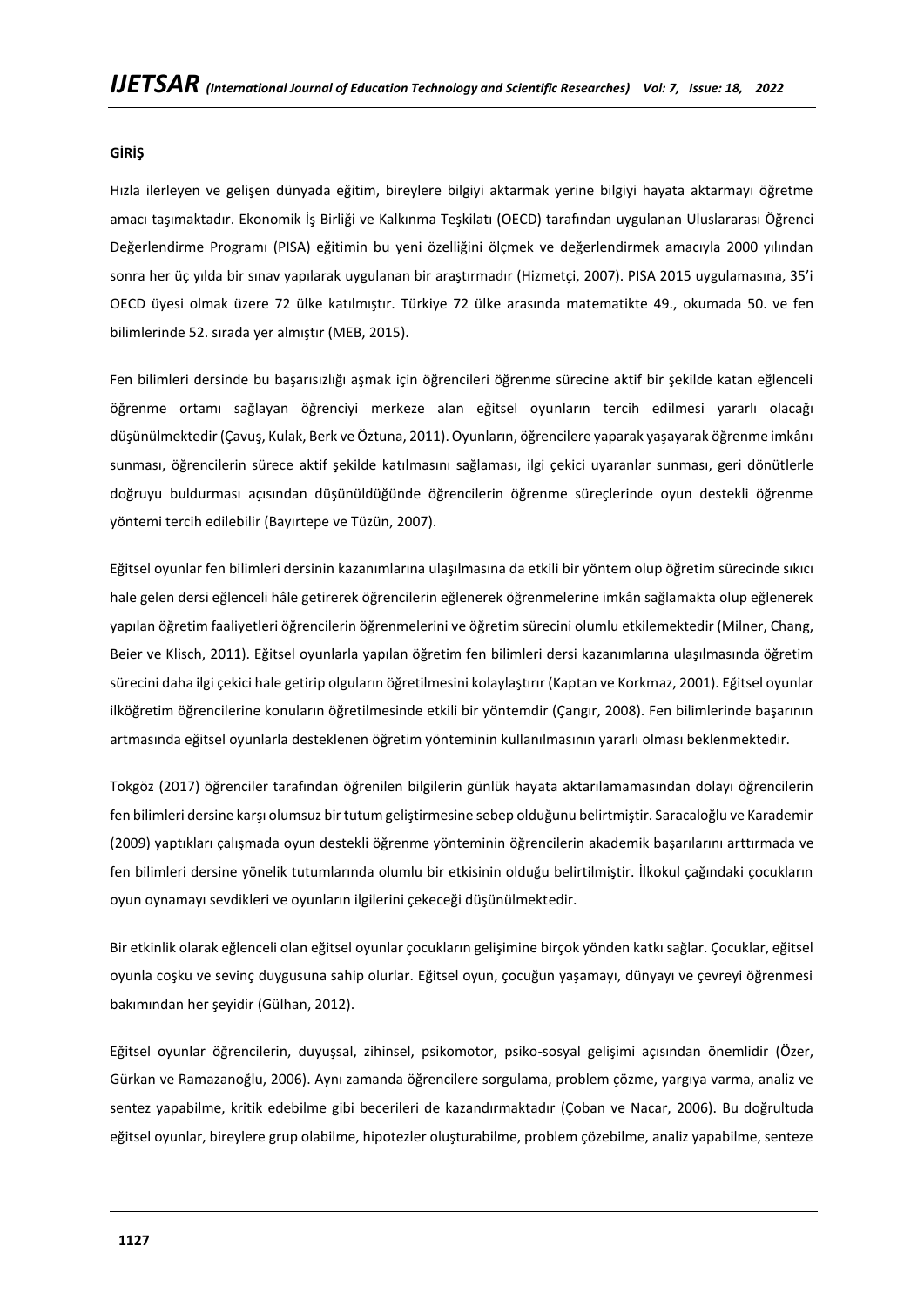varabilme gibi zihinsel becerilerin kazandırılması için uygun ortamlar hazırlamaktadır (Çamlıyer ve Çamlıyer, 1997).

Eğitsel oyunlar bilgilerin eğlenceli bir şekilde ortaya konulmasını sağlar. Ancak oyunlar eğlenmenin yanında bir hedefe yönelik olmalı, öğrenme ile ilişkisi kurulmalı ve bunun için oyunların önceden hazırlanması ve planlanması gereklidir (Demirel, 2002).

Fen bilimleri eğitimi bir süreçtir. Bu süreç fen eğitimi açısından dikkate alındığında, öğrencilerin aktif rol alması son derece önemlidir (Şaşmaz-Ören ve Erduran-Avcı, 2004). Öğrencinin fen bilimleri eğitimi ve öğretimine aktif olarak katılımını sağlamak için eğitsel oyunlar kullanılabilir.

Ayrıca eğitsel oyunlarla desteklenen öğretim kullanılarak yapılan araştırmaların azlığı göz önünde bulundurulduğunda, bu araştırma ile ulaşılan bulgular gelecekte yapılacak olan araştırmalara kaynak teşkil etmesi bakımından da önem taşımaktadır. İlgili literatür taramasında eğitsel oyunlarla yapılmış etkinlikler incelendiğinde tüm kazanımları içeresinde barındıran ve ölçülü şekilde hazırlanan şarkılarla yapılan oyunlara pek rastlanmamış olup bu araştırmanın kaynak sağlayacağı düşünülmektedir.

Yukarıda anlatılanlar ışığında bu çalışmanın amacı; Fen Bilimleri dersi "Kuvvetin Etkileri" ünitesinde eğitsel oyunlarla desteklenen öğretimin gerçekleştirildiği deney grubu öğrencileri ile mevcut programa uygun öğretimin gerçekleştirildiği kontrol grubu öğrencileri arasında akademik başarı ve bilgilerin kalıcılığı açısından bir fark olup olmadığını araştırmaktır.

### **YÖNTEM**

# **Araştırmanın Modeli**

Araştırmada nicel araştırma yöntemlerinden yarı deneysel desen kullanılmıştır. Bu desen seçkisiz atama tekniğinin imkânı olmadığı durumlarda yapılabilmektedir (Büyüköztürk ve ark., 2016). Çalışmada yarı deneysel araştırma modelinin bir alt basamağı olan "ön-test-son-test eşitlenmemiş kontrol gruplu desen" kullanılmıştır (Karasar, 2013).

Araştırmada mevcut olan ilkokul 4. sınıf iki şubeden biri deney ve biri kontrol grubu olarak belirlenmiştir. Gruplara araştırmacı tarafından hazırlanan başarı testi (KEBT) ön test olarak uygulanmıştır. Uygulama yapıldıktan sonra bu test deney grubu ve kontrol grubu öğrencilerine son-test olarak tekrar uygulanmıştır. Bilgilerin kalıcılığını ölçmek için ise başarı testi son-testten 4 hafta sonra kalıcılık testi olarak tekrar uygulanmıştır.

# **Araştırmanın Örneklemi**

Bu çalışmadaki veriler Ekim 2018'de toplanmıştır. Araştırmanın örneklemini Hatay ili Altınözü ilçesinde bulunan Boynuyoğun İlkokulu'nda 4. sınıftaki iki şubede öğrenim gören toplam 41 öğrenci oluşturmaktadır. Bu şubelerden rastgele bir şube eğitsel oyunlarla desteklenen öğretimin uygulanacağı deney grubu (N=20), diğer şube ise mevcut müfredattaki etkinliklere göre öğretim yapılacak olan kontrol grubu (N=21) olarak seçilmiştir.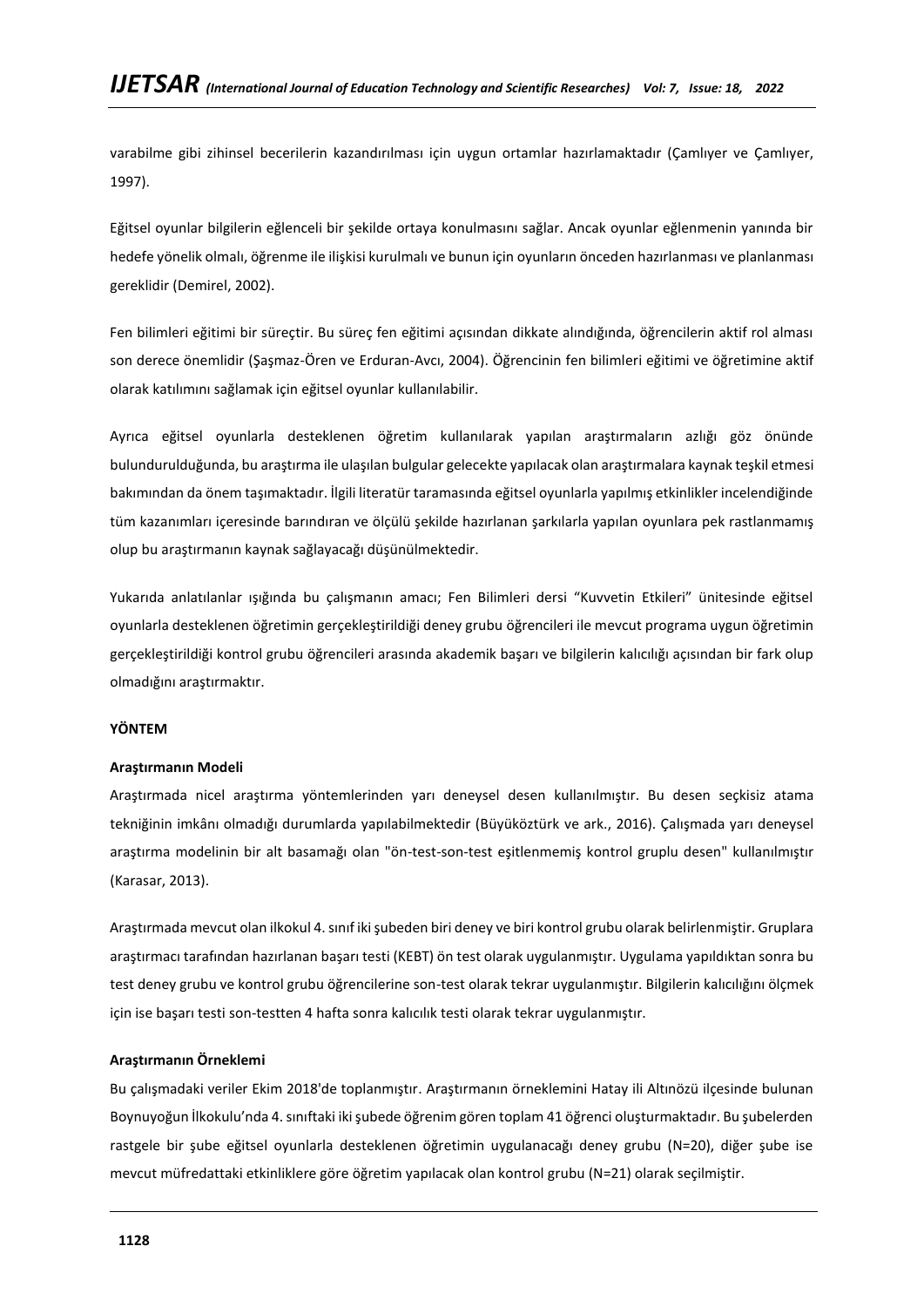# **Veri Toplama Araçları**

### *Kuvvetin Etkileri Ünitesi Başarı Testi (KEBT)*

Bu başarı testi ile ölçülecek olan kazanımlar, Fen Bilimleri Dersi Öğretim Programı'ndan alınmıştır. Fen Bilimleri Öğretim Programı'nda "Kuvvetin Etkileri" ünitesinde yer alan 4 kazanımı ölçmek için 28 adet 4 seçenekli çoktan seçmeli soru hazırlanmıştır.

2 fen bilimleri öğretmeni, 2 sınıf öğretmeni ve alanında uzman 2 öğretim üyesinin görüşü doğrultusunda benzer maddelerin değiştirilmesi, imla yanlışlarının giderilmesi ve çeldiricilerin güçlendirilmesi ile ilgili düzenlemeler yapılmıştır. Hazırlanan başarı testi, pilot çalışma için, Hatay ili Antakya ilçesindeki bir ilkokulun 5. sınıfında öğrenim görmekte olan toplam 237 öğrenciye uygulanmıştır. Pilot uygulama bir önceki eğitim-öğretim yılında Kuvvetin Etkileri ünitesini bildiği kabul edilen 5. Sınıf öğrencileri ile gerçekleştirilmiştir.

Pilot uygulamadan çıkan sonuçlar kullanılarak her bir madde için hesaplanan madde güçlük ve ayırt edicilik indeksleri sorunun ayırıcılık indeksi 30'un altında olan sorular testten çıkarılmış ve 25 soruluk başarı testi elde edilmiştir.

#### *Deney Grubunda Gerçekleştirilen Uygulama Süreci*

Araştırmacılar 3 aktivite hazırlamıştır (Arkadaşım Kuvvet, Mıknatıs ve Cevap Bende).

Araştırmada, 4. sınıflardan biri deney grubu diğeri de kontrol grubu olarak iki şube seçilmiştir. Gruplara ön test olarak Kuvvetin Etkileri ünitesine yönelik başarı testi (KEBT) uygulanmıştır. Uygulama sonrasında, deney ve kontrol grubuna son test olarak tekrar KEBT uygulanmıştır. Bilgilerin kalıcılığını ölçmek için KEBT son testin uygulanmasında 4 hafta sonra tekrar uygulanmıştır.

Eğitsel oyunlarla desteklenen öğretimin gerçekleştirildiği deney grubunda araştırmacılar 12 saatlik 4 haftalık ders planı hazırlanmıştır.12 ders saatinin 6 saati ders işlenmiş, 6 saati eğitsel oyunlara ayrılmıştır. Ders süresince öğrencilerin mümkün olduğu kadar aktif sürece katılması sağlanmıştır.

Araştırmacı tarafından kazanımları içeren "Arkadaşım Kuvvet" ve "Mıknatıs" adlı iki şarkı sözü yazılmıştır. Hazırlanan şarkılar eşliğinde sözlerle uyumlu hareketler öğrencilere yaptırılarak eğlenceli ve keyifli oyunlar oynatılmıştır.

"Cevap Bende" etkinliğinde ise 20 adet kart hazırlanmıştır. Hazırlanan kartlarda boşluk doldurmalı sorular bulunmaktadır. Sorunun cevabı başka bir karttadır. Kartlar sınıftaki her öğrenciye dağıtılır bir kartı da öğretmen alır. Öğretmenin ilk soruyu okumasından sonra cevap kimde ise "cevap bende" diyerek önce cevabı sonra kartında yazan soruyu okur. Tüm kartlardaki cevaplar bittikten sonra küçük bir yarışma yapılır. Önce onar kişilik iki grup oluşturulur. Öğretmenin ilk soruyu okumasıyla yarışma başlar. 10 saniye içinde cevap verilmesi beklenir. Cevabı veren öğrenci doğru cevap vermişse grubuna 10 puan kazandırır. Doğru cevabı veren öğrenci kartındaki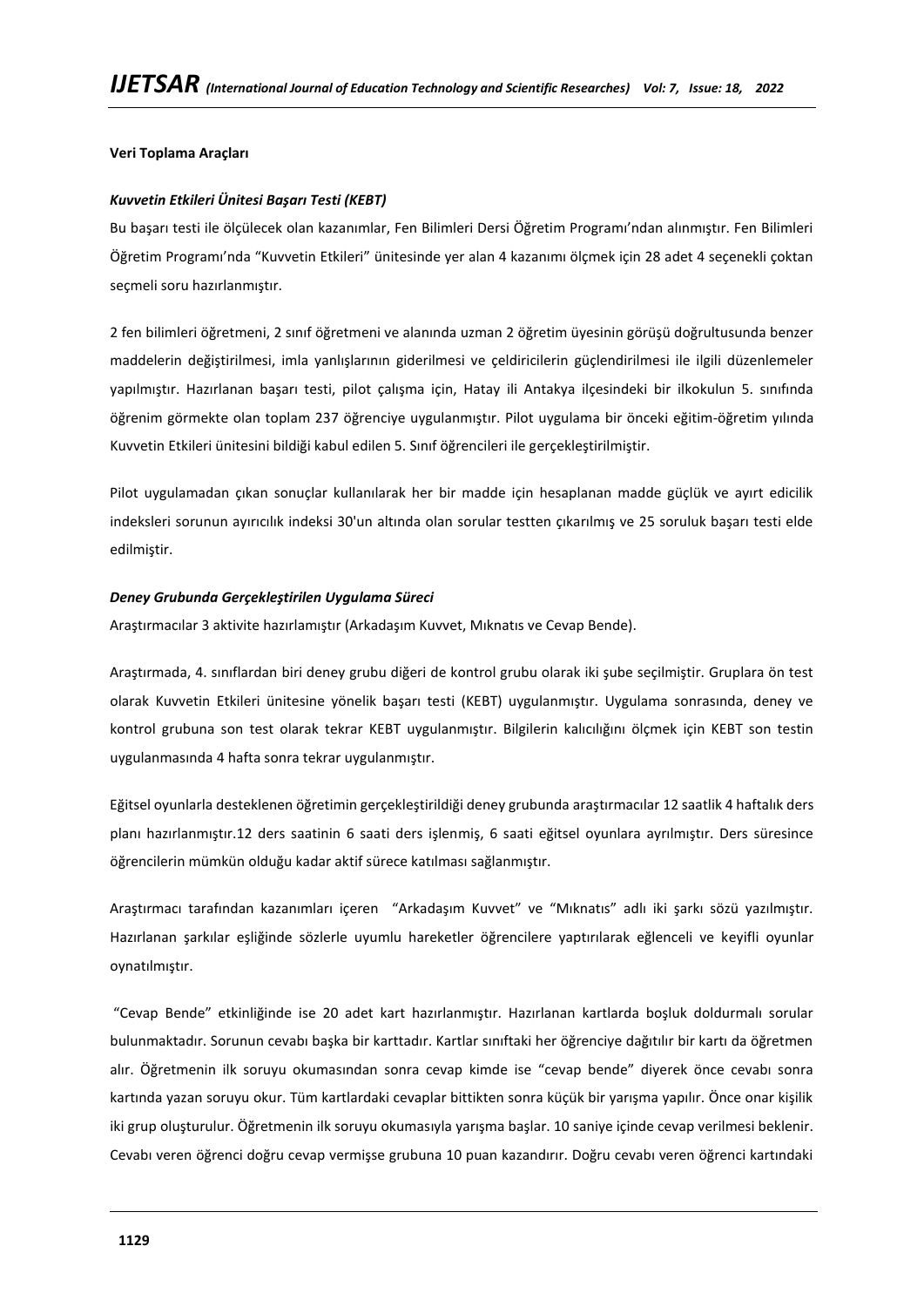soruyu okur. Kartlar karışık dağıtıldığı için öğrencinin okuduğu sorunun cevabı kendi grubunda veya karşı grupta bulunabilir. Yanlış cevap sıfır puandır. En yüksek puanı alan grup alkışlanır.

# **BULGULAR**

Bu bölümde araştırma problemleri ayrı alt başlıklar altında analiz edilerek yorumlanmıştır.

Analiz aşamasında öncelikle verilerin normal dağılım gösterip göstermediğini tespit etmek için deney ve kontrol grubunda örneklem sayısı 21'in altında olduğundan Shapiro-Wilk test sonuçlarına bakılmıştır (Kalaycı, 2016). Test sonuçlarına ait analizler tablo 1'de sergilenmiştir.

|                               | <b>İstatistik</b> | df | р       |
|-------------------------------|-------------------|----|---------|
| Deney Grubu ön KEBT           | .935              | 20 | .191    |
| Kontrol Grubu ön KEBT         | .931              | 21 | .146    |
| <b>Deney Grubu Son KEBT</b>   | .898              | 20 | $.038*$ |
| <b>Kontrol Grubu son KEBT</b> | .957              | 21 | .460    |
| Deney Grubu Ön FBTÖ           | .980              | 20 | .940    |
| Kontrol Grubu Ön FBTÖ         | .904              | 21 | $.042*$ |
| Deney Grubu Son FBTO          | .795              | 20 | $.001*$ |
| Kontrol Grubu Son FBTÖ        | .964              | 21 | .609    |
| Deney Grubu KT                | .930              | 20 | .120    |
| <b>Kontrol Grubu KT</b>       | .927              | 21 | .572    |

#### **Tablo 1.** KEBT, FBTÖ ve KT Shapiro-Wilk Test Sonuçları

**KEBT:** Kuvvetin Etkileri Başarı Testi **FBTÖ:** Fen Bilimlerine Yönelik Tutum Ölçeği **KT:** Kalıcılık Testi

Tablo 1 incelendiğinde; Deney Grubu son KEBT, Kontrol Grubu ön FBTÖ, Deney Grubu Son FBTÖ'nün normal dağılımı olumsuz etkilediği sonucuna ulaşılmış (p<0,05), bu durumda çarpıklık (skewness) ve basıklık (kurtosis) değerlerine bakılmıştır. Tablo 2'de Çarpıklık ve Basıklık Katsayıları Ön Test-Son Test Sonuçları verilmiştir.

| Ölcek Türleri        | Grup          | <b>Carpiklik</b> | <b>Basıklık</b> |
|----------------------|---------------|------------------|-----------------|
| <b>KEBT ÖnTest</b>   | Deney Grubu   | .146             | $-1.363$        |
|                      | Kontrol Grubu | $-.153$          | $-.356$         |
| <b>KEBT Son Test</b> | Deney Grubu   | $-.967$          | .512            |
|                      | Kontrol Grubu | .339             | $-.181$         |
| FBTÖ Ön Test         | Deney Grubu   | $-.219$          | .234            |
|                      | Kontrol Grubu | $-.346$          | $-1.437$        |
| FBTÖ Son Test        | Deney Grubu   | $-1.548$         | 1.721           |
|                      | Kontrol Grubu | $-.296$          | $-.710$         |
|                      | Deney Grubu   | $-.167$          | $-1.176$        |
| КT                   | Kontrol Grubu | $-.272$          | $-1.144$        |

**Tablo 2:** Çarpıklık ve Basıklık Katsayıları Ön Test-Son Test Sonuçları

Kalaycı (2016)'ya göre çarpıklık (skewness) ve basıklık (kurtosis) değerleri +3 ile -3 arasında ise veriler normal dağılım gösterdiği kabul edilmektedir. Veriler incelendiğinde değerlerin belirtilen aralıkta olduğu görülmüştür. Bu nedenle araştırmada parametrik testlerin kullanılmasına karar verilmiştir.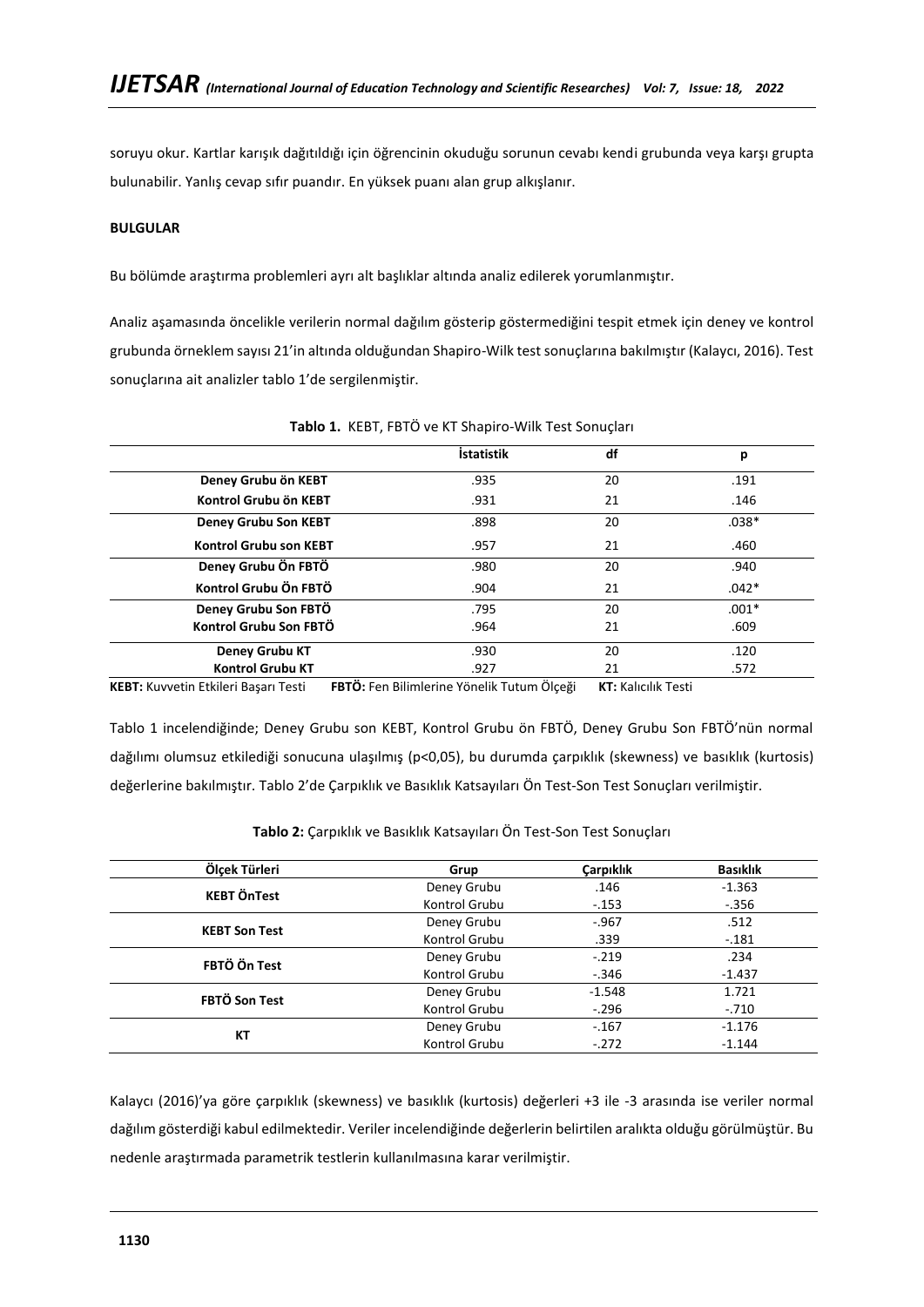# **Araştırma Sorusu 1**

Araştırmanın birinci alt problemi olan "Araştırmadan önce, seçkisiz atama ile belirlenen deney grubu ve kontrol grubu öğrencileri arasında fen bilimleri dersindeki ön bilgileri açısından anlamlı bir fark var mıdır?" için ön-KEBT puanlarına bağımsız t-testi yapılmış ve sonuçları Tablo 3'te sergilenmiştir.

| Gruplar              | n  | $\overline{\mathbf{v}}$<br>71 | SS    | sd |      |      |
|----------------------|----|-------------------------------|-------|----|------|------|
| <b>Deney Grubu</b>   | 20 | 44.80                         | 14.07 | 38 | .513 | .611 |
| <b>Kontrol Grubu</b> | 21 | 42.66                         | 12.54 |    |      |      |

**Tablo 3.** Ön-KEBT Puanları Bağımsız t-Testi Sonuçları

**KEBT:** Kuvvetin Etkileri Başarı Testi p: .611

Tablo 3'te görüldüğü gibi eğitsel oyunlarla desteklenen öğretim yapılan deney grubunun ön test akademik başarı puan ortalaması 44,80 iken mevcut programa uygun öğretimin gerçekleştirildiği kontrol grubunun ön test akademik başarı puan ortalaması 42,66'dır. Deney grubu ile kontrol grubunun ön test akademik başarı puanları arasında anlamlı bir fark görülmemiştir t(38)= ,513, p=0,611 (>0,05).

Bu bulgulara göre, deney ve kontrol grubundaki öğrencilerin uygulamaya başlamadan önce Kuvvetin Etkileri ünitesi başarı düzeylerinin benzer olduğu söylenebilir.

# **Araştırma Sorusu 2**

Araştırmanın ikinci alt problemi olan "Araştırma sonunda, Fen Bilimleri dersi "Kuvvetin Etkileri" ünitesinde eğitsel oyunlarla desteklenen öğretimin gerçekleştirildiği deney grubu öğrencileri ile mevcut programa uygun öğretimin gerçekleştirildiği kontrol grubu öğrencileri arasında akademik başarı açısından anlamlı bir fark var mıdır?" için son-KEBT puanlarına bağımsız t-testi yapılmış ve sonuçları Tablo 4'te sergilenmiştir.

| Gruplar              | N           | _     | SS    | sd |       |      |
|----------------------|-------------|-------|-------|----|-------|------|
| <b>Deney Grubu</b>   | 20          | 76.20 | 18.78 | 39 | 2.933 | .006 |
| <b>Kontrol Grubu</b> | $\sim$<br>ᅩ | 59.80 | 16.99 |    |       |      |

**Tablo 4.** Son-KEBT Puanları Bağımsız t-Testi Sonuçları

**KEBT:** Kuvvetin Etkileri Başarı Testi p: .006

Tablo 4'e göre eğitsel oyunlarla desteklenen öğretim yapılan deney grubunun son test akademik başarı puan ortalaması 76,20 iken mevcut programa uygun öğretimin gerçekleştirildiği kontrol grubunun son test akademik başarı puan ortalaması 59,80'dır. Deney grubu ile kontrol grubunun son test akademik başarı puanları arasında deney grubu lehine anlamlı bir fark görülmüştür, t(39)= 2,933, p=0,006 (<.0,05).

İkinci alt problemin hesaplanan etki büyüklüğü Cohen's d =0,91 olması bu farkın belirli bir düzeyin üzerinde olduğunu göstermektedir.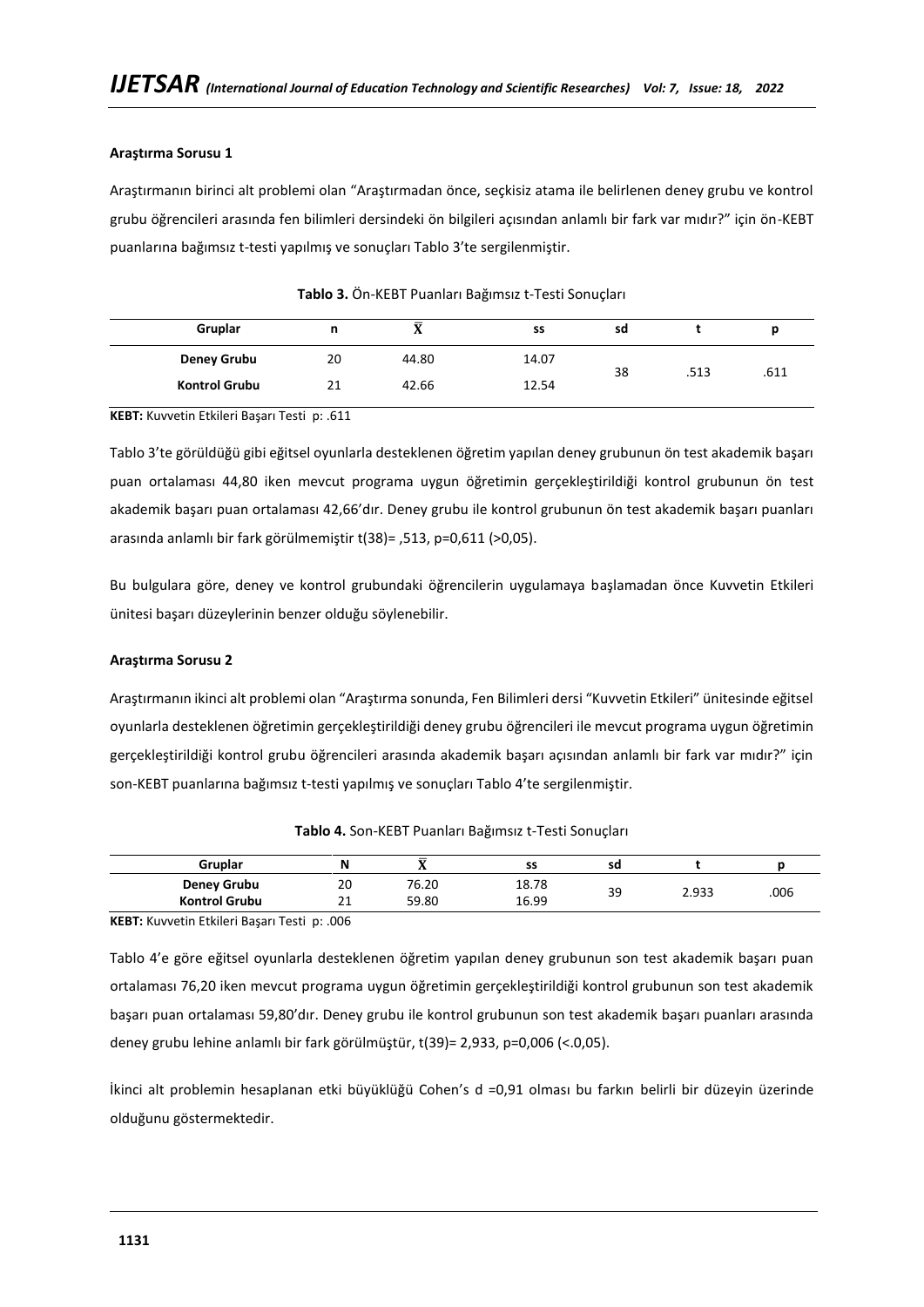Buna göre, eğitsel oyunlarla desteklenen öğretim tekniğinin öğrencilerin akademik başarılarını arttırdığı söylenebilir.

# **Araştırma Sorusu3**

Araştırmanın üçüncü alt problemi olan "Fen Bilimleri dersi "Kuvvetin Etkileri" ünitesinde eğitsel oyunlarla desteklenen öğretimin gerçekleştirildiği deney grubu öğrencilerinin ön-Kuvvetin Etkileri Başarı Testi (KEBT) ve son-KEBT'den almış oldukları puanlar arasında anlamlı bir fark var mıdır?" için deney grubunun ön-KEBT ve son-KEBT puanlarına bağımlı t-testi yapılmış ve sonuçları Tablo 5'te sergilenmiştir.

| Tablo 5. Deney Grubunun Ön-KEBT ve Son-KEBT Puanları Bağımlı t-Testi Sonuçları |  |  |  |  |  |
|--------------------------------------------------------------------------------|--|--|--|--|--|
|--------------------------------------------------------------------------------|--|--|--|--|--|

| Gruplar                                      |    |       | SS    | sd       |       |      |
|----------------------------------------------|----|-------|-------|----------|-------|------|
| On test                                      | 20 | 44.80 | 14.07 | 10       |       |      |
| Son test                                     | 20 | 76.20 | 18.78 | <b>.</b> | 5.857 | .000 |
| KERT: Kunnetin Etkilori Basarı Tosti In: 000 |    |       |       |          |       |      |

**KEBT:** Kuvvetin Etkileri Başarı Testi p: .000

Tablo 7'ye göre eğitsel oyunlarla desteklenen öğretim yapılan deney grubunun ön test akademik başarı puan ortalaması 44,80 iken son test akademik başarı puan ortalaması 76,20'dır. Deney grubunun ön test akademik başarı puanları ile son test akademik başarı puanları arasında son test lehine anlamlı bir fark görülmüştür, t(19)= 5,857, p=0,000 (<.0,05).

İlişkili örneklemler için t testinde etki büyüklüğü; ölçümlerin ortalamaları arası farkın, fark puanları dizinin standart sapmasına bölünmesiyle bulunabilir. Etki büyüklüğü: 0-0,2 arası: düşük; 0,5 civarı: orta; ve 0,8 ve daha yukarısı: büyük etki olarak değerlendirilir (Green ve Salkind, 2005).

Üçüncü alt problemin hesaplanan etki büyüklüğü Cohen's d =1,30 olması bu farkın büyük düzeyde olduğunu göstermektedir.

Öğrencilerin ünite anlatılmadan önce konu hakkındaki bilgi düzeyleri sınırlı iken eğitsel oyunlarla desteklenen öğretim sürecin sonunda öğrencilerin akademik başarılarında artış olmuştur. Konuyu yeni öğrenmeleri sebebiyle deney grubu öğrencilerinin başarılarındaki bu artış beklenen bir durumdur.

# **Araştırma Sorusu 4**

Araştırmanın dördüncü alt problemi olan "Fen Bilimleri dersi "Kuvvetin Etkileri" ünitesinde mevcut programa uygun öğretimin gerçekleştirildiği kontrol grubu öğrencilerinin ön-KEBT ve son-KEBT'den almış oldukları puanlar arasında anlamlı bir fark var mıdır?" için kontrol grubunun ön-KEBT ve son-KEBT puanlarına bağımlı t-testi yapılmış ve sonuçları Tablo 6'da sergilenmiştir.

**Tablo 6.** Kontrol Grubunun Ön-KEBT ve Son-KEBT Puanları Bağımlı t-Testi Sonuçları

| Gruplar                                      | N  |       | SS    | sd |       |      |
|----------------------------------------------|----|-------|-------|----|-------|------|
| Ön test                                      | 21 | 42.66 | 12.54 | 20 | 4.734 | .000 |
| Son test                                     | 21 | 59.80 | 16.99 |    |       |      |
| KEBT: Kuvvetin Etkileri Başarı Testi p: .000 |    |       |       |    |       |      |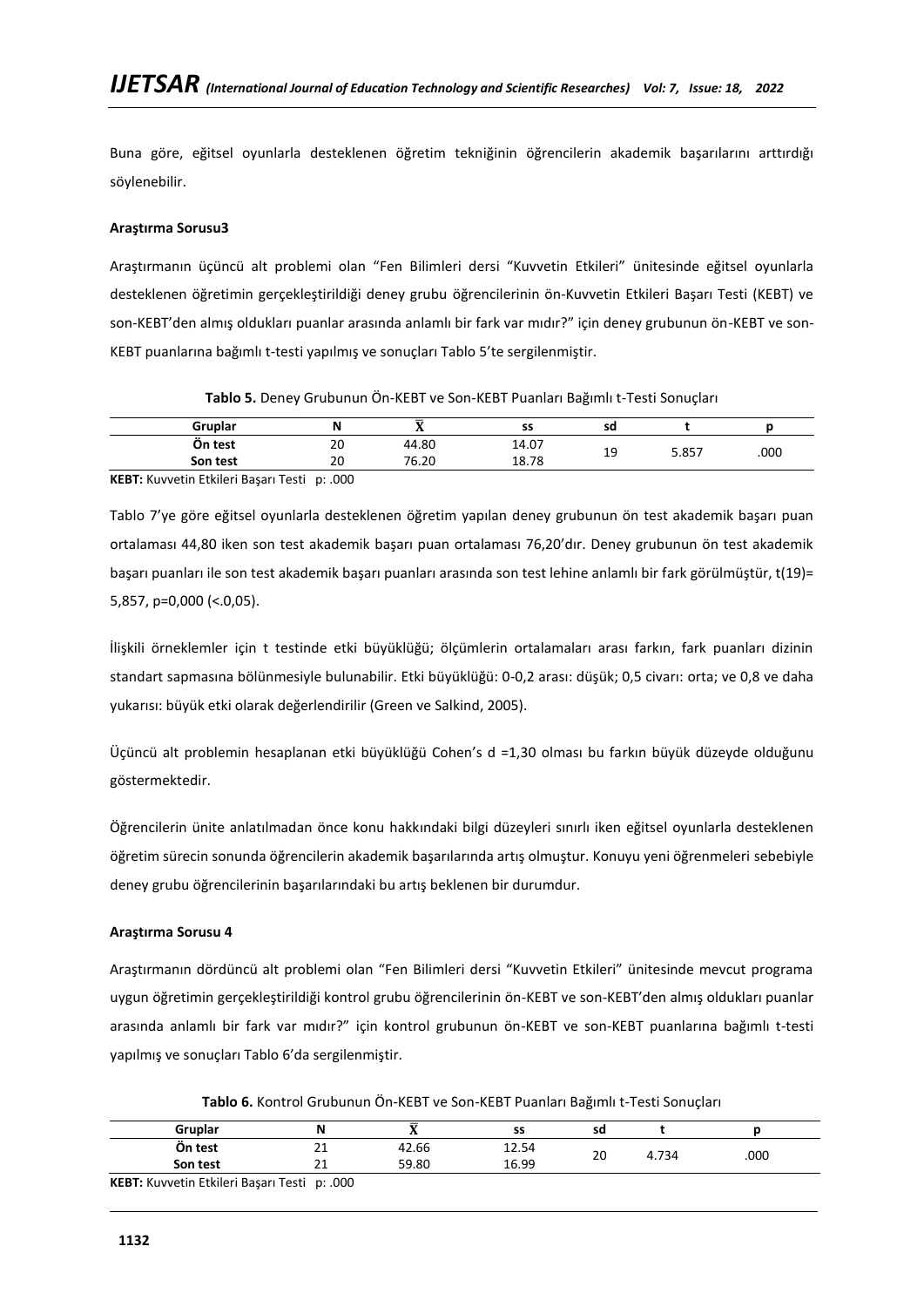Tablo 6'ya göre mevcut programa uygun öğretimin gerçekleştirildiği kontrol grubunun ön test akademik başarı puan ortalaması 42,66 iken son test akademik başarı puan ortalaması 59,80'dir. Kontrol grubunun ön test akademik başarı puanları ile son test akademik başarı puanları arasında son test lehine anlamlı bir fark görülmüştür, t(20)= 4,734, p=0,000 (<.0,05).

Dördüncü alt problemin hesaplanan etki büyüklüğü Cohen's d =1,03 olması bu farkın belirli bir düzeyin üzerinde olduğunu göstermektedir.

Kontrol grubundaki öğrencilerin başarıları öğretim süreci sonrasında artmıştır. Kuvvetin Etkileri konusu öğrencilere ilk kez 4.sınıf seviyesinde anlatılmaktadır. Öğretim sürecinde hangi yöntem kullanılırsa kullanılsın öğrencilerin konuyla ilgili bilgi seviyeleri olumlu yönde değişeceğinden süreç sonunda uygulanacak akademik başarı testlerinde aritmetik ortalamanın artacağı öngörülmektedir.

# **Araştırma Sorusu 5**

Araştırmanın dokuzuncu alt problemi olan "Araştırma sonunda, Fen Bilimleri dersi "Kuvvetin Etkileri" ünitesinde eğitsel oyunlarla desteklenen öğretimin gerçekleştirildiği deney grubu öğrencileri ile mevcut programa uygun öğretimin gerçekleştirildiği kontrol grubu öğrencileri arasında bilgilerin kalıcılığı açısından bir fark var mıdır?" için Kalıcılık Testi puanlarına bağımsız t-testi yapılmış ve sonuçları Tablo 7'de sergilenmiştir.

**Tablo 7.** Kalıcılık Testi Puanları Bağımsız t-Testi Sonuçları

| Gruplar              | Ν        |       | SS        | sd |       |      |
|----------------------|----------|-------|-----------|----|-------|------|
| <b>Deney Grubu</b>   | 20       | 71.80 | 3.47      |    |       |      |
| <b>Kontrol Grubu</b> | ำ 1<br>ᅀ | 52.95 | ຳ<br>4.22 | 39 | 3.428 | .001 |

**KT:** Kalıcılık Testi p: .001

Tablo 7'ye göre eğitsel oyunlarla desteklenen öğretim yapılan deney grubunun kalıcılık testi puan ortalaması 71,80 iken mevcut programa uygun öğretimin gerçekleştirildiği kontrol grubunun kalıcılık testi puan ortalaması 52,95'tir. Deney grubu ile kontrol grubunun kalıcılık testi puanları arasında deney grubu lehine anlamlı bir fark tespit edilmiştir, t(39)= 3,428 p=0,001 (<.0,05).

Dokuzuncu alt problemin hesaplanan etki büyüklüğü Cohen's d =1,07 olması bu farkın belirli bir düzeyin üzerinde olduğunu göstermektedir.

Bu bulgulara göre, eğitsel oyunlarla desteklenen öğretim tekniğinin bilgilerin kalıcılığında etkili olduğu söylenebilir.

# **Araştırma Sorusu 6**

Araştırmanın onuncu alt problemi olan "Fen Bilimleri Dersi "Kuvvetin Etkileri" ünitesinde eğitsel oyunlarla desteklenen öğretimin gerçekleştirildiği deney grubu öğrencilerinin son-KEBT ve Kalıcılık Testinden almış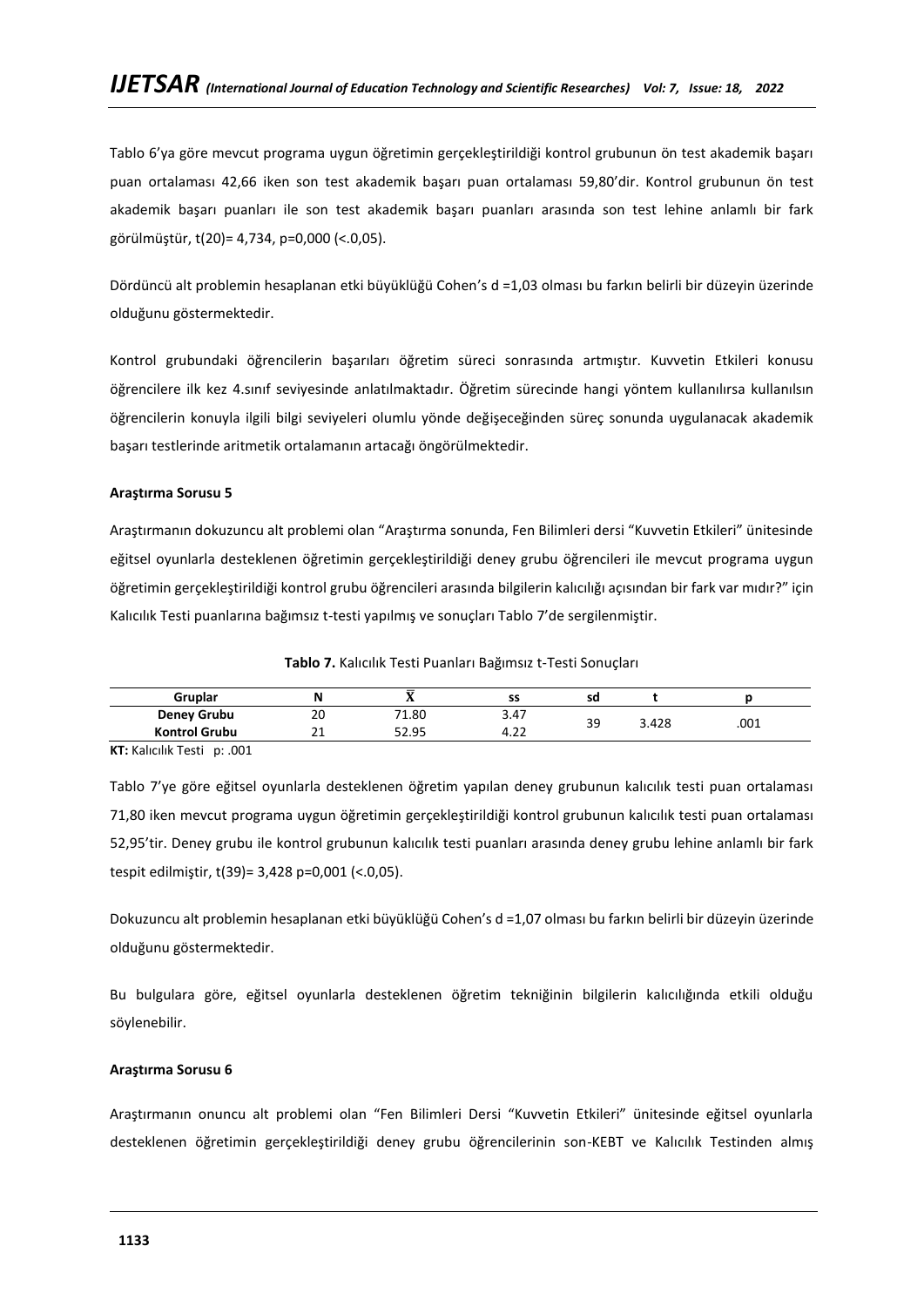oldukları puanlar arasında anlamlı bir fark var mıdır?" için deney grubunun son-KEBT ve Kalıcılık Testi puanlarına bağımlı t-testi yapılmış ve sonuçları Tablo 8'de sergilenmiştir.

| Gruplar         |    |       | SS   | sd |      |      |
|-----------------|----|-------|------|----|------|------|
| Son test        | 20 | 76.20 | 4.20 |    |      |      |
| Kalıcılık testi | 20 | 71.80 | 3.47 | 19 | .887 | .386 |

**Tablo 8.** Deney Grubunun Son-KEBT ve Kalıcılık Testi Puanları Bağımlı t-Testi Sonuçları

**KT:** Kalıcılık Testi p: .386

Tablo 8'e göre eğitsel oyunlarla desteklenen eğitim yapılan deney grubunun son test akademik başarı puan ortalaması 76,20 iken kalıcılık testi başarı puan ortalaması 71,80'dir. Deney grubunun son test akademik başarı puanları ile kalıcılık testi başarı puan arasında anlamlı bir fark görülmemiştir, t(19)= 0,887 p=0,386 (>0,05).

Bu bulgulara göre, deney grubundaki öğrencilerin uygulama sonrası akademik başarı puanları ve kalıcılık testi puanlarının benzer olduğu söylenebilir.

# **Araştırma Sorusu 7**

Araştırmanın on birinci alt problemi olan "Fen Bilimleri Dersi "Kuvvetin Etkileri" ünitesinde mevcut programa uygun öğretimin gerçekleştirildiği kontrol grubu öğrencilerinin son-KEBT ve Kalıcılık Testinden almış oldukları puanlar arasında anlamlı bir fark var mıdır?" için kontrol grubunun son-KEBT ve Kalıcılık Testi puanlarına bağımlı t-testi yapılmış ve sonuçları Tablo 13'te sergilenmiştir.

| Gruplar         | N                    | —<br> | SS          | sd |       |      |
|-----------------|----------------------|-------|-------------|----|-------|------|
| Son test        | $\sim$<br>ᅀ          | 59.80 | 3.70        | 20 | 1.367 | .187 |
| Kalıcılık testi | $\sim$<br><u>_ _</u> | 52.95 | ່າາ<br>7.LL |    |       |      |
| .               |                      |       |             |    |       |      |

KT: Kalıcılık Testi p: .187

Tablo 9'a göre mevcut programa uygun öğretimin gerçekleştirildiği kontrol grubunun son test akademik başarı puan ortalaması 59,80 iken Kalıcılık Testi başarı puan ortalaması 52,95'tir. Kontrol grubunun son test akademik başarı puanları ile kalıcılık testi başarı puanları arasında anlamlı bir fark görülmemiştir, t(20)= 1,367 p=0,187(>0,05).

On birinci alt problemin hesaplanan etki büyüklüğü Cohen's d =0,29 olması bu farkın orta düzeyde olduğunu göstermektedir.

Bu bulgulara göre, kontrol grubundaki öğrencilerin uygulama sonrası akademik başarı puanları ve kalıcılık testi puanlarının benzer olduğu söylenebilir.

# **TARTIŞMA ve SONUÇ**

Araştırmanın bu bölümünde veri toplama araçlarından elde edilen bulgular yorumlanmış ve ilgili literatürle karşılaştırılarak tartışılmıştır.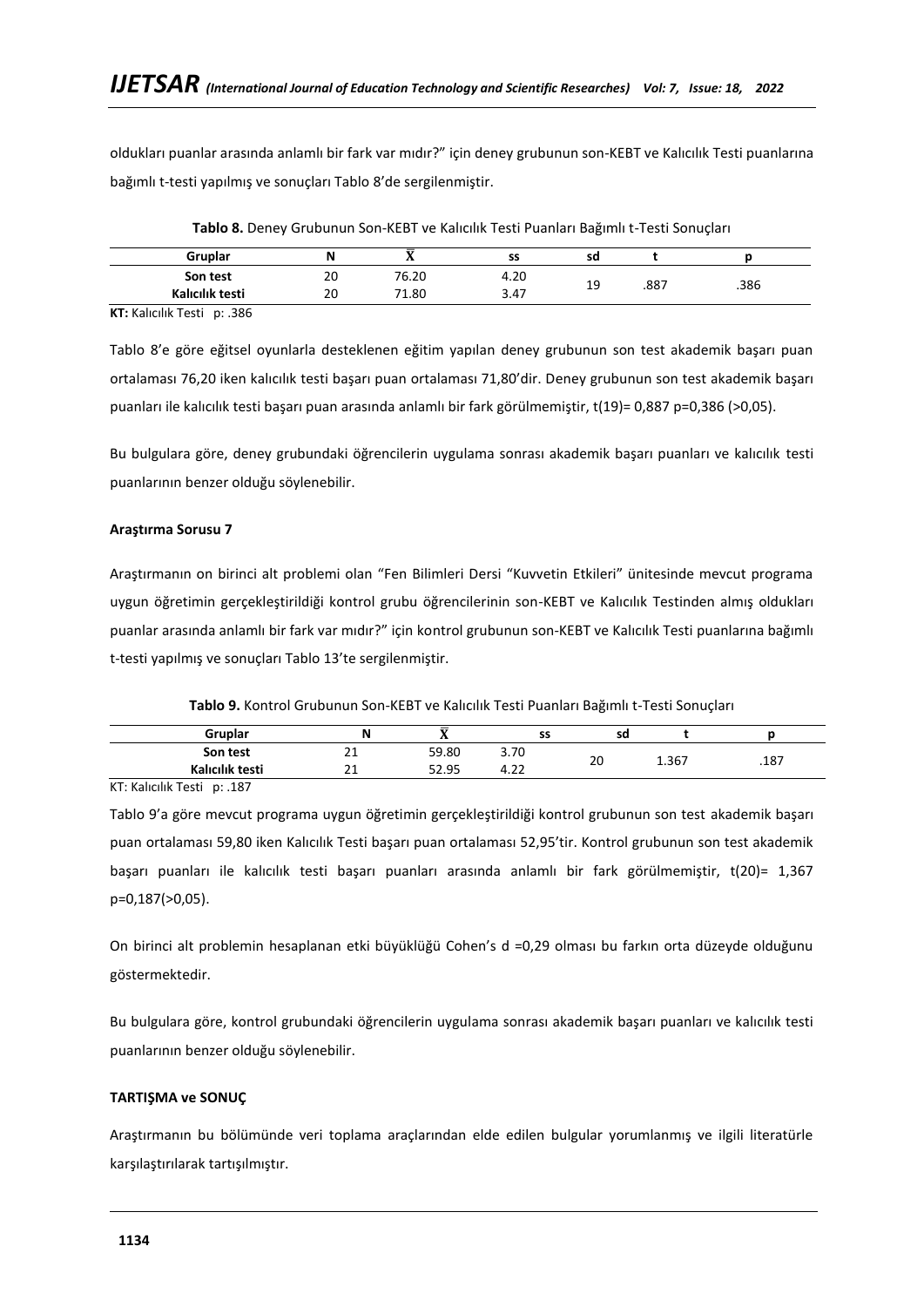# **Akademik Başarı Testine Yönelik Sonuç ve Tartışmalar**

Çalışmada deney ve kontrol gruplarının ön testleri analiz edildiğinde akademik başarı düzeyleri açısından anlamlı farklılık görülmemiştir(p>,05). Elde edilen sonuca göre deney ve kontrol gruplarının akademik başarı düzeylerinin benzer olduğu düşünülebilir.

Araştırmada eğitsel oyunlarla desteklenen öğretimin gerçekleştirildiği deney grubundaki öğrencilerin kuvvetin etkisi ünitesine yönelik başarı puan ortalamalarının mevcut programın uygulandığı kontrol grubuna göre daha yüksek olduğu tespit edilmiştir. Bu farklılık deney grubu lehine anlamlı farklılık oluşturmaktadır (p<,05). Bunun nedeni olarak eğitsel oyunlarla desteklenen öğretimin ilkokul öğrencilerinin derse aktif katılmasını sağlaması gösterilebilir. Eğitsel oyunlarla desteklenmiş öğretim yöntemi eğlenceli bir öğrenme ortamı oluşturmaktadır ve bunun da öğrencilerin başarılarını olumlu yönde etkilediği düşünülmektedir.

Eğitsel oyunlarla desteklenmiş öğretim yöntemini araştıran Flewelling (2003), Şahin (2015), Yurt (2007), Milner vd. (2011),Holmes (2012), Gazeteci (2014), Kaya ve Elgün (2015), Gençer (2016), Gürpınar(2017), Tokgöz (2017)'ün sonuçlarıyla paralellik göstermektedir. Yapılan bu çalışmalarda birbirlerinden farklı hazırlanan eğitsel oyunların akademik başarıyı arttığı sonucuna ulaşılmıştır. Bazı çalışmalarda bir oyun bazılarında ise birkaç oyun kullanılmıştır. Genel olarak oyunların etkili ve dikkat çekici olmasıyla öğrencilerin derse aktif katılımı sağlanmıştır.

# **Kalıcılık Testi İle İlgili Sonuç ve Tartışmalar**

Kalıcılık Testi, son testten 4 hafta sonra uygulanmıştır. Kalıcılık testinde eğitsel oyunlarla desteklenmiş öğretme yönteminin uygulandığı deney grubu ile mevcut programın uygulandığı kontrol grubu öğrencileri arasında eğitsel oyunlarla desteklenmiş öğretme yönteminin uygulandığı deney grubunun lehine anlamlı fark bulunmuştur (p<,05). Eğitsel oyunlarla desteklenen öğretim tekniğinin bilgilerin kalıcılığında etkili olduğu söylenebilir.

Çalışma, eğitsel oyunlarla desteklenmiş öğretme yöntemini araştıran Bayazıtoğlu (1996), Altunay (2004), Savaş (2014), Çeker (2017), Alıcı (2016)'nın bulgularıyla paralellik göstermektedir.

# **ÖNERİLER**

- $\triangleright$  Ülkemizde eğitsel oyunlarla desteklenmiş öğretim yöntemi ile yapılmış çalışmaların oldukça az olduğu göze çarpmaktadır. Bu alanda yeni çalışmaların yapılması eğitsel oyunlarla öğretim yönteminin etkililiğinin anlaşılması için yararlı olabilir.
- ➢ Bu çalışma "Kuvvetin Etkileri" ünitesinde uygulanmıştır. Fen bilimleri dersinin diğer ünitelerinde de eğitsel oyunlarla desteklenmiş öğretimin etkililiği sınanabilir.
- $\triangleright$  Bir devlet ilkokulunda bu çalışmanın; anaokulundan üniversiteye kadar çeşitli sınıf seviyelerinde yapılması ile eğitsel oyunlarla öğretim yönteminin etkililiği araştırılabilir.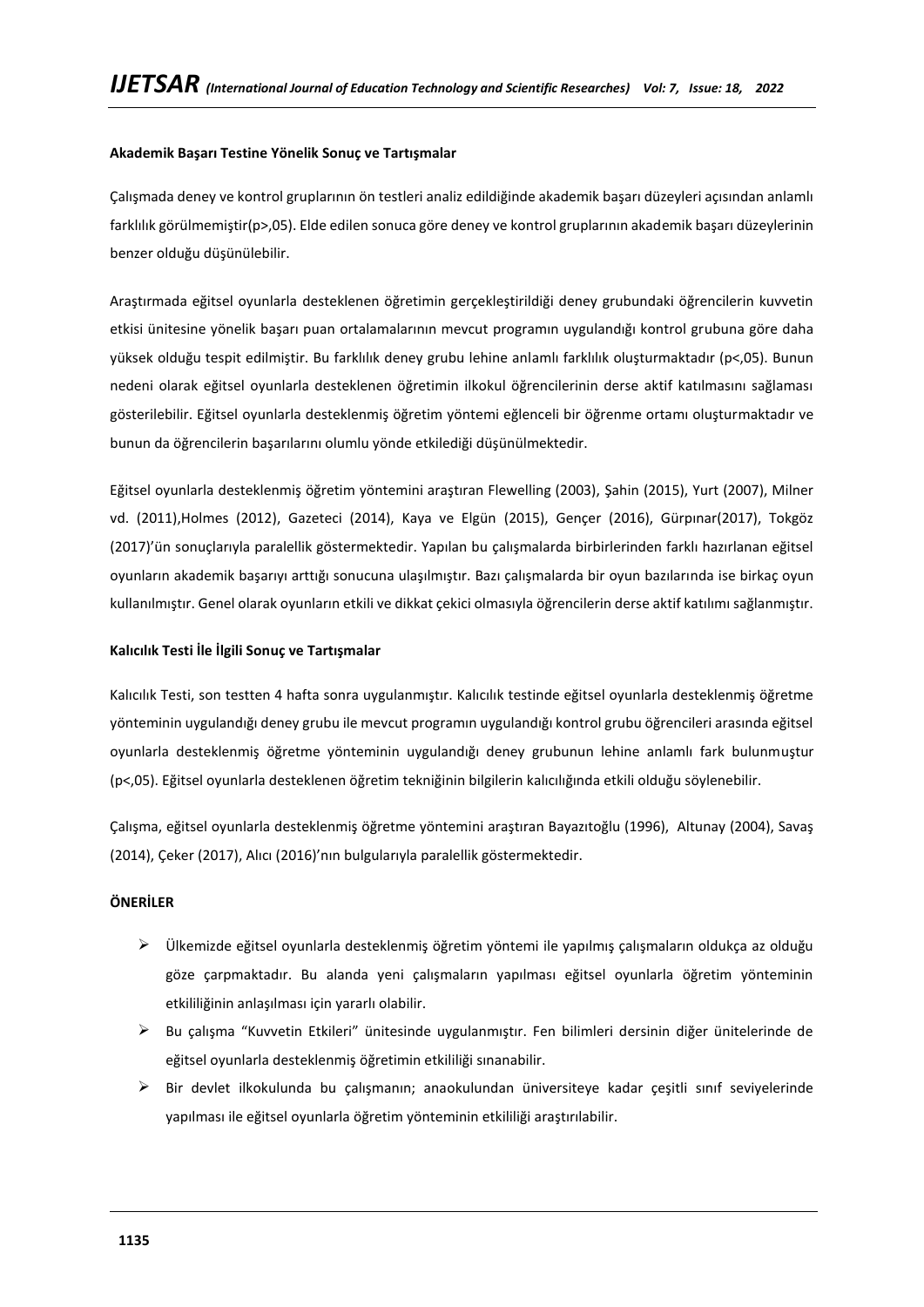- $\triangleright$  Araştırmada uygulanan yöntemin öğrencilerin akademik başarılarına, fen bilimlerine yönelik tutumlarına ve bilgilerin kalıcılığına etkisi incelenmiştir. Eğitsel oyunlarla öğretimin fene yönelik motivasyonlarına, kaygılarına ve bilimsel süreç becerilerine etkisi araştırılabilir.
- ➢ Eğitsel oyunlarla desteklenmiş öğretim yönteminin öğrencilerin tutumlarına olan etkisi araştırılacak ise uygulama süresi bu çalışmadan daha uzun olan ünitelerin belirlenmesi daha etkili olabilir.
- ➢ Öğretim süreçlerinde eğitsel oyunları kullanan öğretmenlerin yaşadığı sorunları incelemek için bir eylem araştırması tasarlanabilir.

### **Etik Metni**

Bu çalışmadaki veriler Ekim 2018'de toplanmıştır. "Bu makalede dergi yazım kurallarına, yayın ilkelerine, araştırma ve yayın etiği kurallarına, dergi etik kurallarına uyulmuştur. Makale ile ilgili doğabilecek her türlü ihlallerde sorumluluk yazar(lar)a aittir."

**Yazar(lar)ın Katkı Oranı Beyanı:** Makalede yazarlar eşit katkıya sahiptir.

### **KAYNAKÇA**

- Alıcı, D. (2016). Fen ve teknoloji dersinde eğitsel oyunların öğrencilerin akademik başarısına ve bilginin kalıcılığına etkisinin incelenmesi. Yayımlanmamış Yüksek Lisans Tezi. Sütçü İmam Üniversitesi, Fen Bilimleri Enstitüsü.
- Altunay, D. (2004). Oyunla desteklenmiş matematik öğretiminin öğrenci erişisine ve kalıcılığa etkisi. Yayımlanmamış Yüksek Lisans Tezi. Ankara: Gazi Üniversitesi, Eğitim Bilimleri Enstitüsü.
- Bayazıtoğlu, E.N. (1996). İlköğretim ikinci sınıf hayat bilgisi dersinde eğitsel oyunlar, erişi ve kalıcılık. Yayımlanmamış Yüksek Lisans Tezi. Hacettepe Üniversitesi, Sosyal Bilimleri Enstitüsü.
- Bayırtepe, E. ve Tüzün, H. (2007). Oyun tabanlı öğrenme ortamlarının öğrencilerin bilgisayar dersindeki başarıları ve öz-yeterlik algıları üzerine etkileri. Hacettepe Üniversitesi Eğitim Fakültesi Dergisi, 33, 41-54.
- Büyüköztürk, Ş., Çakmak, E. K., Akgün, Ö. E., Karadeniz, Ş. ve Demirel, F. (2016). Bilimsel araştırma yöntemleri. Ankara: Pegem Akademi.
- Çamlıyer, H. ve Çamlıyer, H. (1997). Eğitimin bütünlüğü içinde çocuk hareket eğitimi ve oyun. Manisa, Emek Yayıncılık.
- Çangır, M. (2008). İlköğretim din kültürü ve ahlak bilgisi derslerinde eğitsel oyun yönteminin uygulanma durumu (Tuzla örneği). Yayımlanmamış Yüksek Lisans Tezi. Yeditepe Üniversitesi, Sosyal Bilimler Enstitüsü.
- Çavuş, R., Kulak, B., Berk, H. ve Öztuna K.A. (2011). Fen ve teknoloji öğretiminde oyun etkinlikleri ve günlük hayattaki oyunların derse uyarlanması. İGEDER, Fen ve Teknoloji Öğretmenleri Zirvesi.
- Çeker, E. (2017). Eğitsel şarkı ve oyunlarla işlenen fen bilimleri dersinin akademik başarı ve kalıcılık üzerine etkisi. Yayımlanmamış Yüksek Lisans Tezi. Bayburt Üniversitesi, Sosyal Bilimleri Enstitüsü.
- Demirel, Ö. (2002). Programdan değerlendirmeye öğretme sanat. Pegem A Yayıncılık.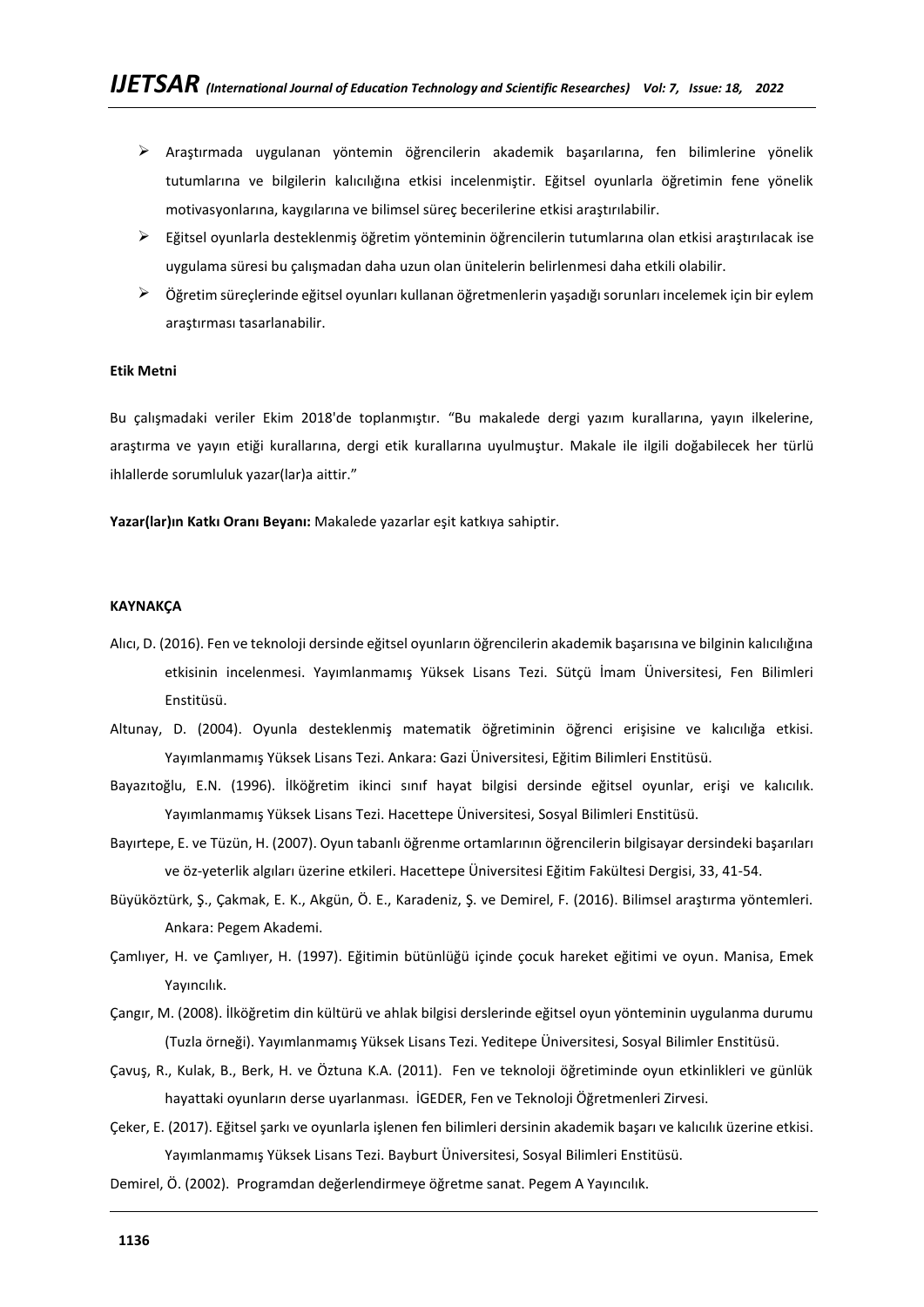- Flewelling, G. (2002). Sense Making: Changing the Game Played in the Typical Mathematics Classroom. Australian Mathematics Teacher, 58 (1),8-16.
- Gazeteci, D. (2014). İlköğretim 8. sınıf fen ve teknoloji dersinde oyun temelli öğrenmenin öğrencilerin akademik başarı ve eleştirel düşünme becerileri üzerine etkisi. Yayımlanmamış Yüksek Lisans Tezi, Kocaeli Üniversitesi, Fen Bilimleri Enstitüsü.
- Gençer, S. (2016). Eğitsel oyunlarla hazırlanmış ortaokul 7. sınıf "yaşamımızdaki elektrik" ünitesinin öğretiminin öğrenci başarısına etksi. Yayımlanmamış Yüksek Lisans Tezi, Amasya Üniversitesi ,Fen Bilimleri Enstitüsü.
- Green, S. B. ve Salkind, N. (2005). Using SPSS for windows and macintosh:anayzing and undestanding data. New Jersey: Pearson.
- Gülhan, G. (2012). 10-12 yaş grubu ilköğretim öğrencilerinin sosyal beceri düzeyleri üzerine eğitsel oyunların etkisi. Yayımlanmamış Yüksek Lisans Tezi, Gazi Üniversitesi, Eğitim Bilimleri Enstitüsü.
- Gürpınar, C. (2017). Fen bilimleri öğretiminde eğitsel oyun destekli öğretim uygulamalarının öğrenme üzerindeki etkisi. Yayımlanmamış Yüksek Lisans Tezi, Kırıkkale Üniversitesi, Fen Bilimleri Enstitüsü.
- Hizmetçi, S. (2007). İlköğretim 5. sınıf öğrencilerinin ödev stilleri ile akademik başarıları arasındaki ilişkinin incelenmesi. Yayımlanmamış Yüksek Lisans Tezi. Çukurova Üniversitesi, Sosyal Bilimler Enstitüsü.
- Holmes, V. (2012). New digital energy game, the use of games to influence attitudes interests, and student achievement in science. https://eric.ed.gov/?id=ED536550 (Erişim tarihi:03.04.2018)
- Kalaycı, Ş. (2016). SPSS uygulamalı çok değişkenli istatistik teknikleri. Asil Yayıncılık.
- Kaptan, F., ve Korkmaz, H. (2001). İlköğretimde etkili öğretme ve öğrenme el kitabı modül7. MEB Yayınları.
- Karasar, N. (2013). Bilimsel araştırma yöntemi. Nobel Yayınevi.
- Kaya, S. ve Elgün, A. (2015). Eğitsel oyunlar ile desteklenmiş fen öğretiminin ilkokul öğrencilerinin akademik başarılarına etkisi. Kastamonu Eğitim Dergisi, 23, 329– 342.
- MEB. (2015). PISA 2015 Ulusal Raporu.
- Milner, M.L., Chang, I.C., Beier, E.M. ve Klisch, Y. (2011). learning and motivation alimpacts of a multimedia science game. Computers & Education, 57, 1425-1433[. https://doi.org/10.1016/j.compedu.2011.01.016](https://doi.org/10.1016/j.compedu.2011.01.016)
- Saracaloğlu, A.S. ve Karademir, Ç.A. (2009). Eğitsel oyun temelli fen ve teknoloji öğretiminin öğrenci başarısına etkisi. VIII. Ulusal Sınıf Öğretmenliği Eğitimi Sempozyumu. Osmangazi Üniversitesi.
- Savaş, E. (2014). Oyunla öğretim yöntemi uygulamasının başarı ve kalıcılık üzerindeki etkisi (deneysel bir çalışma). Yayımlanmamış Yüksek Lisans Tezi. Onsekiz Mart Üniversitesi, Eğitim Bilimleri Enstitüsü.
- Şahin, M. (2015). Oyunlaştırılmış oyun temelli öğrenmenin öğrencilerin fen bilimleri dersi başarılarına ve derse yönelik tutumlarına etkisi. Yayımlanmamış Yüksek Lisans Tezi, Bahçeşehir Üniversitesi, Eğitim Bilimleri Enstitüsü.
- Şaşmaz-Ören, F. ve Erduran-Avcı, D. (2004). Eğitimsel oyunla öğretimin fen bilgisi dersi güneş sistemi ve gezegenler konusunda akademik başarı üzerine etkisi. Ondokuz Mayıs Üniversitesi Eğitim Fakültesi Dergisi, 18, 67–69.